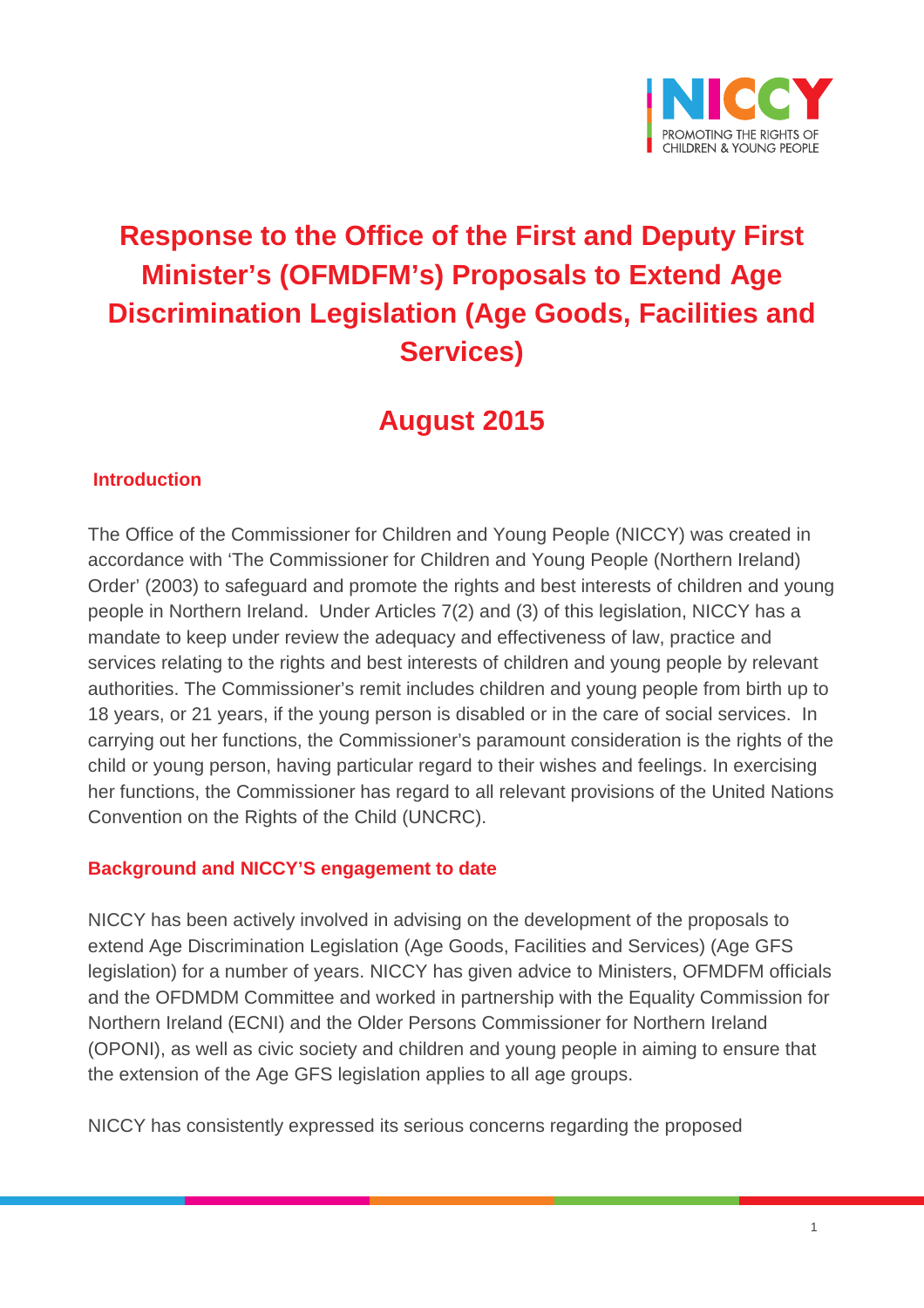

application of the Age GFS legislation only to those aged 16 and over. This will mean that solely on the basis of age, under 16s will not be able to access protection from discrimination in accessing goods, facilities and services which will be afforded to those over 16.

Given the Commissioner's remit, NICCY is concerned with the relevant proposals for all young people aged under 21 years.

The Age GFS legislation will provide protection against discrimination in accessing goods, facilities and services and will also extend to charities, premises, education, public functions, and private clubs and associations. It is the Government's clearly stated intention that this legislation will not apply to children and young people under the age of 16. Children and young people already enjoy protection from discrimination on the basis of their age in employment and vocational training<sup>[1](#page-1-0)</sup> and on the grounds of sex, sexual orientation, religion and political opinion, race and disability when accessing good, facilities and services in Northern Ireland. NICCY and the ECNI have carried out some work jointly to advise the Government of the need to include all children and young people within the scope of this legislation. Part of this joint working has involved commissioning an Expert Paper<sup>[2](#page-1-1)</sup> and Executive Summary<sup>[3](#page-1-2)</sup> by Robin Allen QC and Dee Masters  $BL^4$  $BL^4$  and using these to develop a Policy Paper<sup>[5](#page-1-4)</sup> and Executive Summary<sup>[6](#page-1-5)</sup> which has informed extensive work with Government over a considerable period of time. We have also produced a Children and Young Person's Report<sup>[7](#page-1-6)</sup> and collated numerous case examples of the types of discrimination children face when accessing goods, facilities and services in Northern

<span id="page-1-0"></span> $1$  As provided for by the Employment Equality (Age) Regulations (Northern Ireland) (2006). These protections apply to children from the age of 13 as this is the age at which children are legally allowed to work in Northern Ireland.

<span id="page-1-1"></span> $2$  Strengthening Protection for all Ages. Protecting children and young people against unlawful age discrimination in the provision of goods and services. Expert Paper, Robin Allen QC and Dee Masters BL,

<span id="page-1-2"></span> $3$  Strengthening Protection for all Ages. Protecting children and young people against unlawful age discrimination in the provision of goods and services. Expert Paper (Summary), Robin Allen QC and Dee Masters BL, commissioned by NICCY and the ECNI, April 2013<sup>4</sup> Cloisters, London.

<span id="page-1-4"></span><span id="page-1-3"></span><sup>5</sup> Proposals for reform. Strengthening Protection for all Ages. Protecting children and young people against unlawful age discrimination in the provision of goods and services, NICCY and the ECNI, June 2013.

<span id="page-1-5"></span>Proposals for reform. Strengthening Protection for all Ages. Protecting children and young people against unlawful age discrimination in the provision of goods and services. Summary Report, NICCY and the ECNI, June 2013.

<span id="page-1-6"></span> $7$  Don't Exclude Us! Strengthening Protection for Children and Young People when Accessing Goods, Facilities and Services Children and Young People's Version, NICCY and the ECNI, October 2013.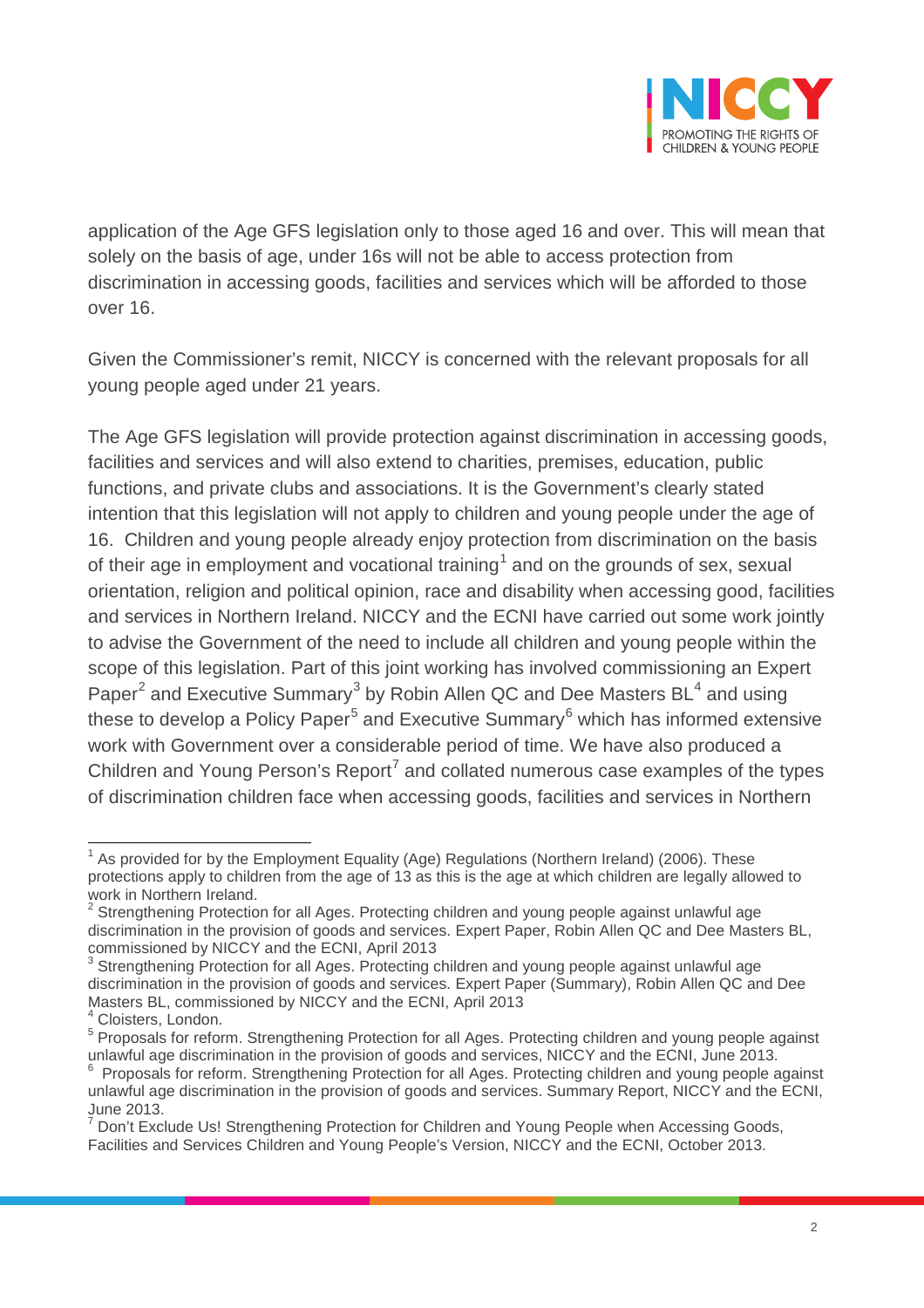

Ireland (all attached). NICCY has ensured that all of this compelling evidence, which clearly highlights the need to include children and young people of all ages within the scope of the Age GFS legislation, has been shared with the Government. Article 7 of NICCY's founding legislation, The Commissioner for Children and Young People (Northern Ireland) Order' (2003), details the duties of the Commissioner. Article 7(4) of this legislation outlines the statutory duty the Commissioner is under to provide advice to Government on matters concerning the rights or best interests of children and young persons. Despite NICCY's statutory remit and numerous references in the consultation document to the use of evidence in taking forward the Age GFS proposals, we do not believe that any of the evidence provided by NICCY and ECNI has been taken cognisance of in progressing proposals for future Age GFS legislation. **We again advise OFMDFM in progressing with future Age GFS legislation in Northern Ireland, to ensure that the attached evidence fully informs its development, specifically with regard to the application of the legislation to under 16s.**

#### **Proposed legislation must comply with children's and human rights standards**

As highlighted above, the UNCRC must serve as the underpinning framework for all decisions concerning children's lives. The Convention is an international human rights treaty which provides children and young people with a comprehensive set of rights and places obligations on governments to ensure these are realised. NICCY has consistently detailed its concerns to Government with regard to the proposal to exclude under 16s from future Age GFS legislation and has emphasised the need to ensure that any new legislation conforms to international human rights standards, including the UNCRC and the European Convention on Human Rights (ECHR), as incorporated by the Human Rights Act 1998. Of particular relevance is Article 2 of the UNCRC, the right of the child to protection from discrimination on any basis and Article 14 of the ECHR, the right to protection from discrimination in the enjoyment of all of the other Convention rights.<sup>[8](#page-2-0)</sup> Neither of these Conventions place an age range on protection from discrimination as both the UNCRC and the ECHR, as incorporated, apply to everyone, regardless of their age. The protection from discrimination under Article 14 covers, 'other status' which explicitly includes protection from discrimination on the basis of age.<sup>[9](#page-2-1)</sup> NICCY does not believe that

<span id="page-2-0"></span><sup>&</sup>lt;sup>8</sup> Article 14 of the ECHR prohibits discrimination with respect to rights under the Convention, i.e. an applicant must prove discrimination in the enjoyment of a specific right that is guaranteed elsewhere in the Convention.

<span id="page-2-1"></span> $9$  BB v UK (2004)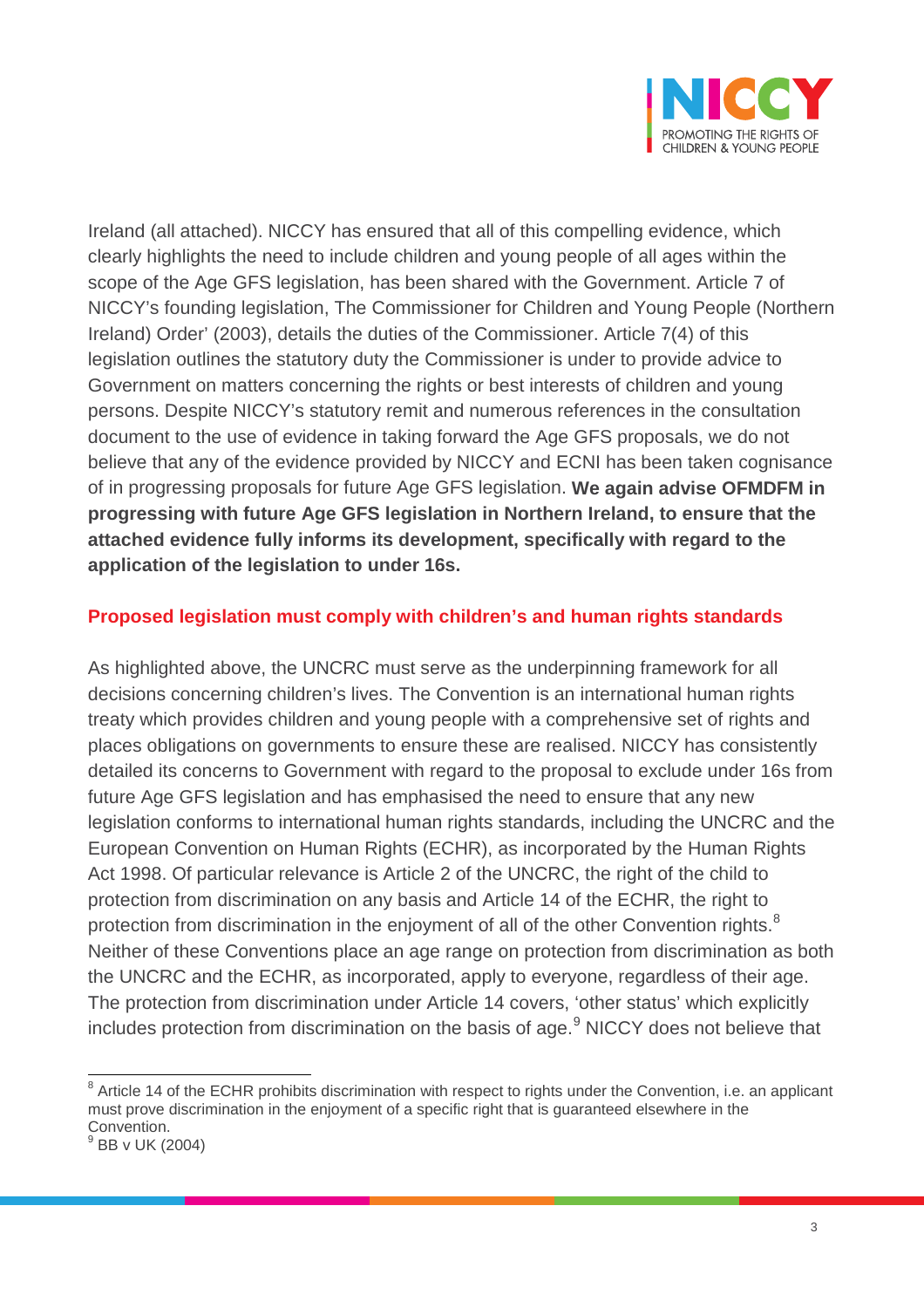

the exclusion of children and young people under the age of 16 from Age GFS legislation and the protections contained therein has the best interests of the child as a primary consideration as provided for in Article 3 of the UNCRC.

In its most recent examination of the UK Government's compliance with its obligations under the UNCRC in 2008, the Committee on the Rights of the Child addressed the issue of discrimination faced by children and young people. It also expressed its concern at the general climate of intolerance and negative public attitudes towards children, including in the media, highlighting that this may be often the underlying cause of further infringements of their rights.<sup>[10](#page-3-0)</sup> The Committee made a recommendation that the Government ensure full protection against discrimination on any grounds, including by taking,

*"…urgent measures to address the intolerance and inappropriate characterization of children, especially adolescents, within the society, including in the media"*[11](#page-3-1)

The Committee also recommended that the Government take,

*"…all necessary measures to ensure that cases of discrimination against children in all sectors of society are addressed effectively, including with disciplinary, administrative or – if necessary – penal sanctions."*[12](#page-3-2)

It is NICCY's view that the proposed exclusion of children and young people from the scope of future Age GFS legislation is in breach of the Government's obligations under both the UNCRC and the ECHR, as incorporated. In the recent Report of the UK Children's Commissioners to the UN Committee on the Rights of the Child for the Examination of the Fifth Periodic Report of the United Kingdom of Great Britain and Northern Ireland the Commissioners made the following joint recommendation,

*"The State Party and devolved governments should provide equal legislative protection for children against age discrimination and remove all exemptions relating to children under their equality legislation, unless these can be objectively* 

<span id="page-3-0"></span><sup>&</sup>lt;sup>10</sup> Concluding Observations on the United Kingdom of Great Britain and Northern Ireland. CRC/C/GBR/CO/4. Para. 24.<br><sup>11</sup> Ibid, Para. 25(a).

<span id="page-3-1"></span>

<span id="page-3-2"></span><sup>11</sup> *Ibid,* Para. 25(a). <sup>12</sup> *Ibid,* Para. 25(c).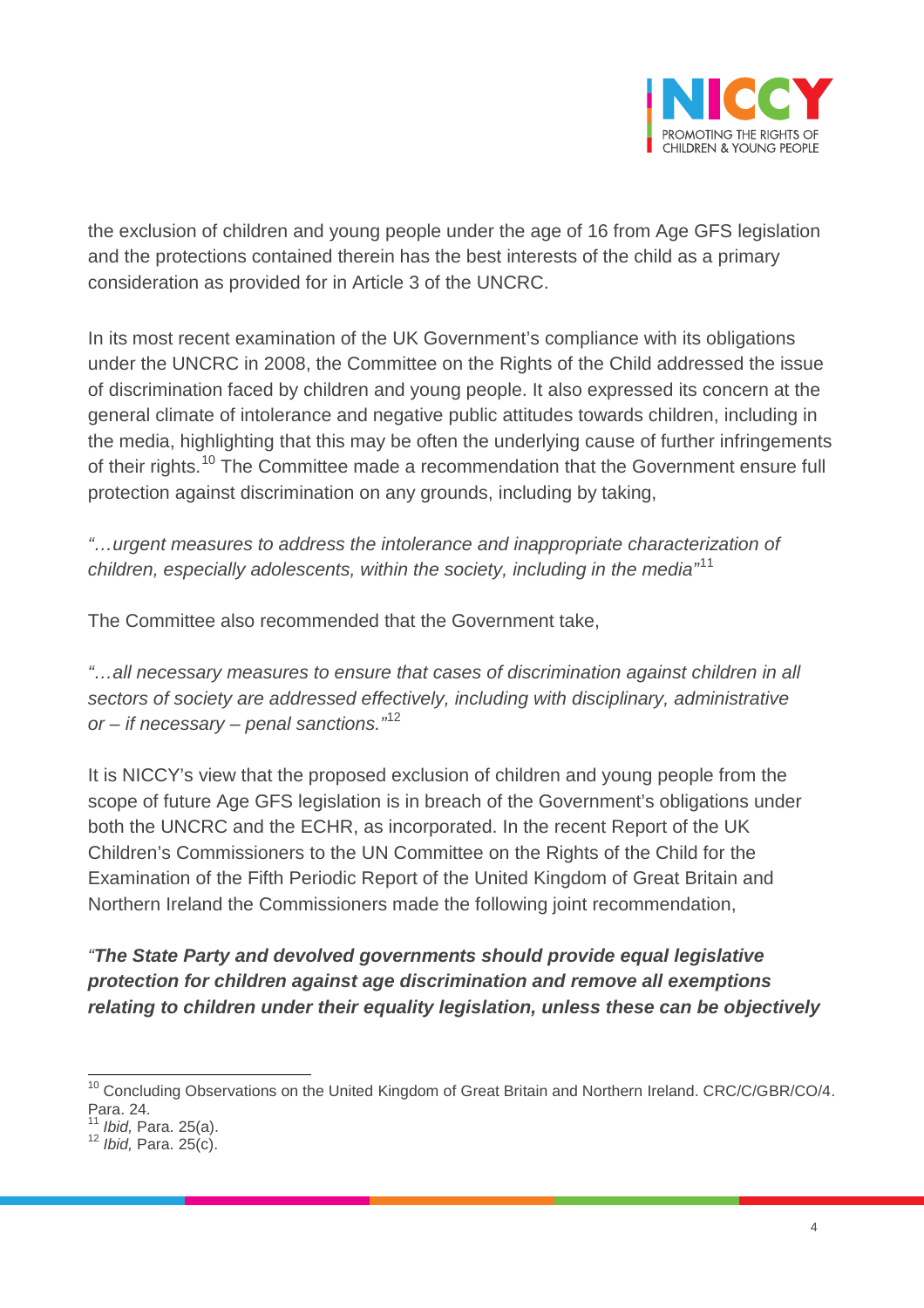

## *justified."[13](#page-4-0)*

NICCY welcomes the intention of this consultation on proposals for the introduction of Age GFS legislation as stated in the Ministerial Foreword<sup>[14](#page-4-1)</sup> as the elimination of inequalities and creation of a fair society for everyone. It also states that these proposals should ensure that, *"...everyone has the opportunity to realise their full potential and that people are treated fairly regardless of their age."* While we are entirely supportive of the need to create a fair and equal society where all children can develop to their maximum potential in line with Article 6 of the UNCRC, NICCY does not believe, due to the exclusion of under 16s from the scope of the legislation, this aim can be achieved.

#### **Programme for Government commitment was not age based**

NICCY welcomes the Northern Ireland Executive's commitment in the Programme for Government 2011-20[15](#page-4-2)<sup>15</sup> to extend age discrimination legislation to the provision of goods, facilities and services.<sup>[16](#page-4-3)</sup> The Programme for Government commitment does not state that the Age GFS legislation should only be extended to certain age groups. It is extremely disappointing that the Government is proposing to exclude under 16s from the scope of this legislation. In its Policy Paper<sup>[17](#page-4-4)</sup> NICCY clearly recommends that children and young people of all ages should have protection against unlawful discrimination and harassment on the grounds of age when accessing goods, facilities and services. NICCY believes that it has provided an abundance of evidence to Government that children and young people do suffer unjustifiable discrimination on grounds of age. **NICCY is strongly opposed to the blanket exclusion of under 16s from statutory protection against age discrimination in accessing goods, facilities and services**. We firmly believe that everyone, regardless of their age, has the right to be treated fairly and have the opportunity to fulfil their potential, as provided for in Article 6 of the UNCRC. Children and young people should not receive an inferior service simply on the basis of their age and have the right to be treated with dignity and respect when accessing goods, facilities and services. The exclusion of under 16s from the scope of future Age GFS legislation will mean that where a child under 16 is treated in an inferior way to adults in accessing

<span id="page-4-0"></span><sup>13 1</sup>st July 2015

<span id="page-4-1"></span> $14$  Pg 5, Proposals to extend Age Discrimination Legislation (Age Goods, Facilities and Services) – consultation document, OFMDFM, July 2015.<br><sup>15</sup> Extended to 2016.

<span id="page-4-2"></span>

<span id="page-4-3"></span> $16$  Priority 2, Pg 40, Northern Ireland Executive's Programme for Government 2011 – 2015.

<span id="page-4-4"></span><sup>17</sup> *Op cit.* 5.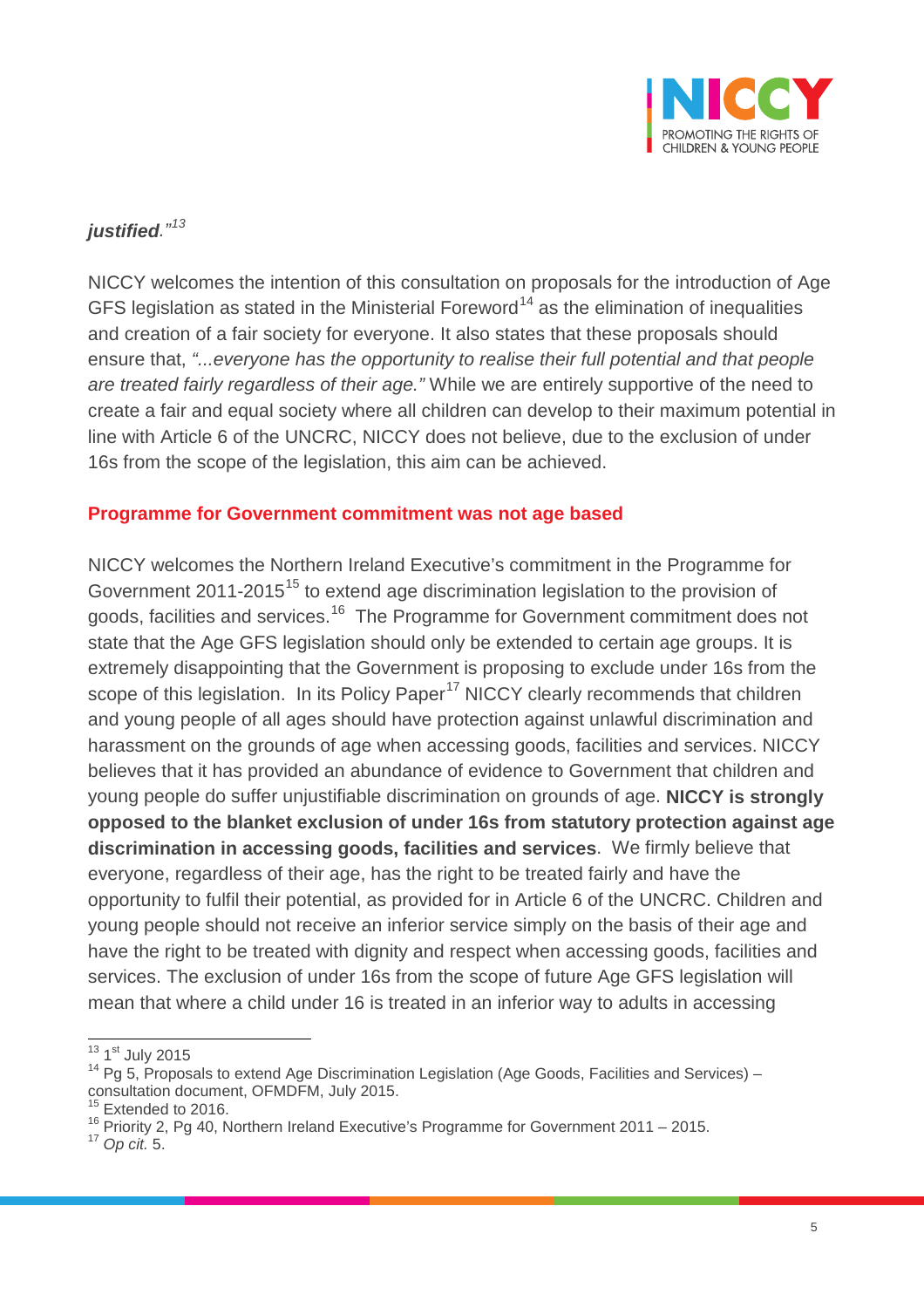

goods, facilities and services they will have no right to challenge this treatment. Equally, where a service provider does treat under 16s less favourably because of their age, there will be no requirement on service providers to explain or justify their actions, which they will be required to do in the case of over 16s.

#### **No rationale provided for the proposed exclusion of under 16s**

The Government's rationale for the exclusion of under 16s from further age GFS legislation is extremely unclear. While the consultation document is unequivocal that it is not proposed to include under 16s within the scope of the legislation, there is no explanation given for this decision. This presents significant challenges to NICCY in attempting to address the reasons why it is proposed that children under 16 should not be protected in future Age GFS legislation. NICCY does not believe that there is any legal or practical reason for this exclusion.

The consultation document states that in the formulation of exceptions to the legislation, OFMDFM wants to make sure that they have, *"...a clear and robust policy position and rationale for any exceptions to age discrimination legislation..."*[18](#page-5-0) NICCY agrees that all exceptions to the legislation should have a firm and robust policy basis and a clear rationale, however no rationale or policy position has been put forward in the consultation document regarding the proposed blanket exclusion of under 16s. **NICCY recommends that OFMDFM urgently publishes its rationale for the exclusion of under 16s from the legislation to allow a transparent and informed debate to take place** regarding why the Government proposes not to protect under 16s from age discrimination in accessing goods, facilities and services.

In the course of our engagement with Government on the need for the inclusion of under 16s in future Age GFS legislation it has been suggested one of the reasons for the exclusion of under 16s from the scope of the legislation is a fear of undermining parental rights. It is NICCY's view that this fear is unfounded. It is our experience that parents are supportive of their children being protected from age discrimination in accessing goods, facilities and services, particularly where this protection should ensure equal access to vital services in areas such as health, including mental health and education.

<span id="page-5-0"></span><sup>18</sup>*Op cit.* <sup>14</sup>*,* Pg 7.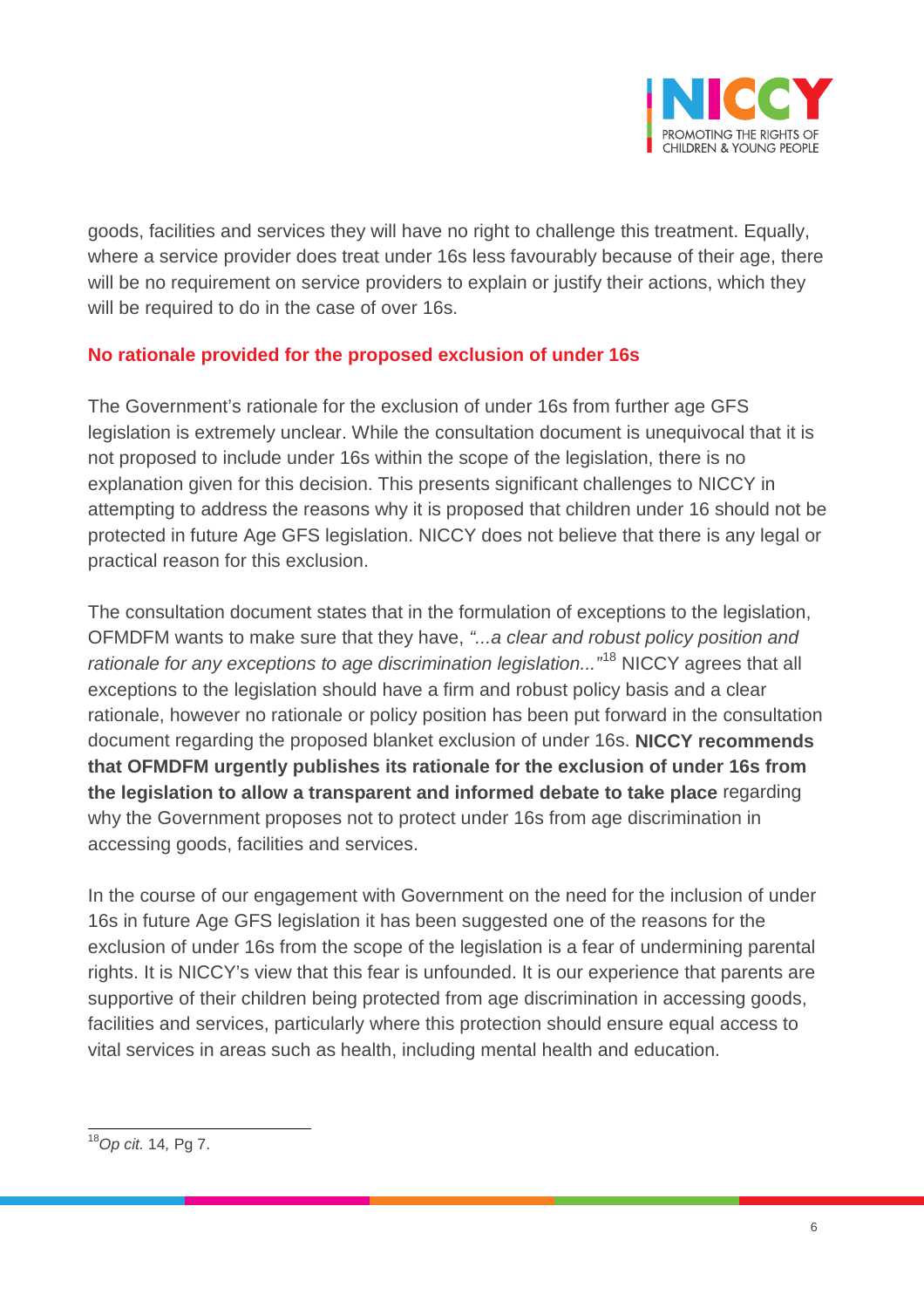

## **Failure to take account of compelling evidence in taking forward proposals**

It is also our firm view that The Expert Paper<sup>[19](#page-6-0)</sup> commissioned by NICCY and the ECNI comprehensively and conclusively addresses all possible concerns regarding the inclusion of children of all ages in future Age GFS legislation.

The Expert Paper contains a full legal opinion on whether the Age GFS legislation should apply to children and young people. It highlights the fact that in countries including Australia, Canada and Belgium Age GFS legislation applies to everyone regardless of age. $^{20}$  $^{20}$  $^{20}$  It also addresses issues including unintended consequences, $^{21}$  $^{21}$  $^{21}$  exceptions, $^{22}$  $^{22}$  $^{22}$ objective justification,  $23$  positive action measures,  $24$  compliance with other legal requirements,<sup>[25](#page-6-6)</sup> the impact on parental rights,<sup>[26](#page-6-7)</sup> age verification<sup>[27](#page-6-8)</sup> and concessions.<sup>[28](#page-6-9)</sup> It concludes that it is not appropriate for the Northern Ireland Executive to propose, or for the Assembly to adopt, legislation that excludes persons under 18 generally from protection from age discrimination in goods, facilities and services.<sup>[29](#page-6-10)</sup> It highlights that excluding children from the scope of legislation prohibiting discrimination in goods, facilities and services would be a breach of the general principle of equal treatment and would itself amount to discrimination.<sup>[30](#page-6-11)</sup>

It is the view of the authors<sup>[31](#page-6-12)</sup> of the Expert Paper, both experts in discrimination and equality law, that anti-discrimination legislation should itself be as free of discrimination as possible. They go on to highlight the fact that Northern Ireland has already agreed to respect the principle of equal treatment in certain fields through its obligations under the UNCRC, the ECHR, the European Social Charter, the European Charter of Fundamental

- <span id="page-6-2"></span><span id="page-6-1"></span><sup>20</sup> *Ibid*, Pgs 75 and 76. <sup>21</sup> *Ibid*, Pg 77. <sup>22</sup> *Ibid*, Pgs 50-69 and 76.
- <span id="page-6-4"></span><span id="page-6-3"></span><sup>23</sup> *Ibid,* Pgs 52-60.

<span id="page-6-0"></span><sup>&</sup>lt;sup>19</sup> Op cit. 2<br><sup>20</sup> Ibid, Pgs 75 and 76.

<span id="page-6-7"></span>

<span id="page-6-8"></span>

<span id="page-6-9"></span>

<span id="page-6-10"></span>

<span id="page-6-12"></span><span id="page-6-11"></span>

<span id="page-6-6"></span><span id="page-6-5"></span><sup>&</sup>lt;sup>25</sup> *Ibid*, Pg 61.<br>
<sup>26</sup> *Ibid*, Pgs 77 and 78.<br>
<sup>27</sup> *Ibid*, Pg 79.<br>
<sup>28</sup> *Ibid*, Pgs 68 and 79.<br>
<sup>29</sup> *Ibid*, Pgs 7 and 104.<br>
<sup>30</sup> *Ibid*, Pgs 6 and 7.<br>
<sup>31</sup> Robin Allen QC and Dee Masters BL, Cloisters, London.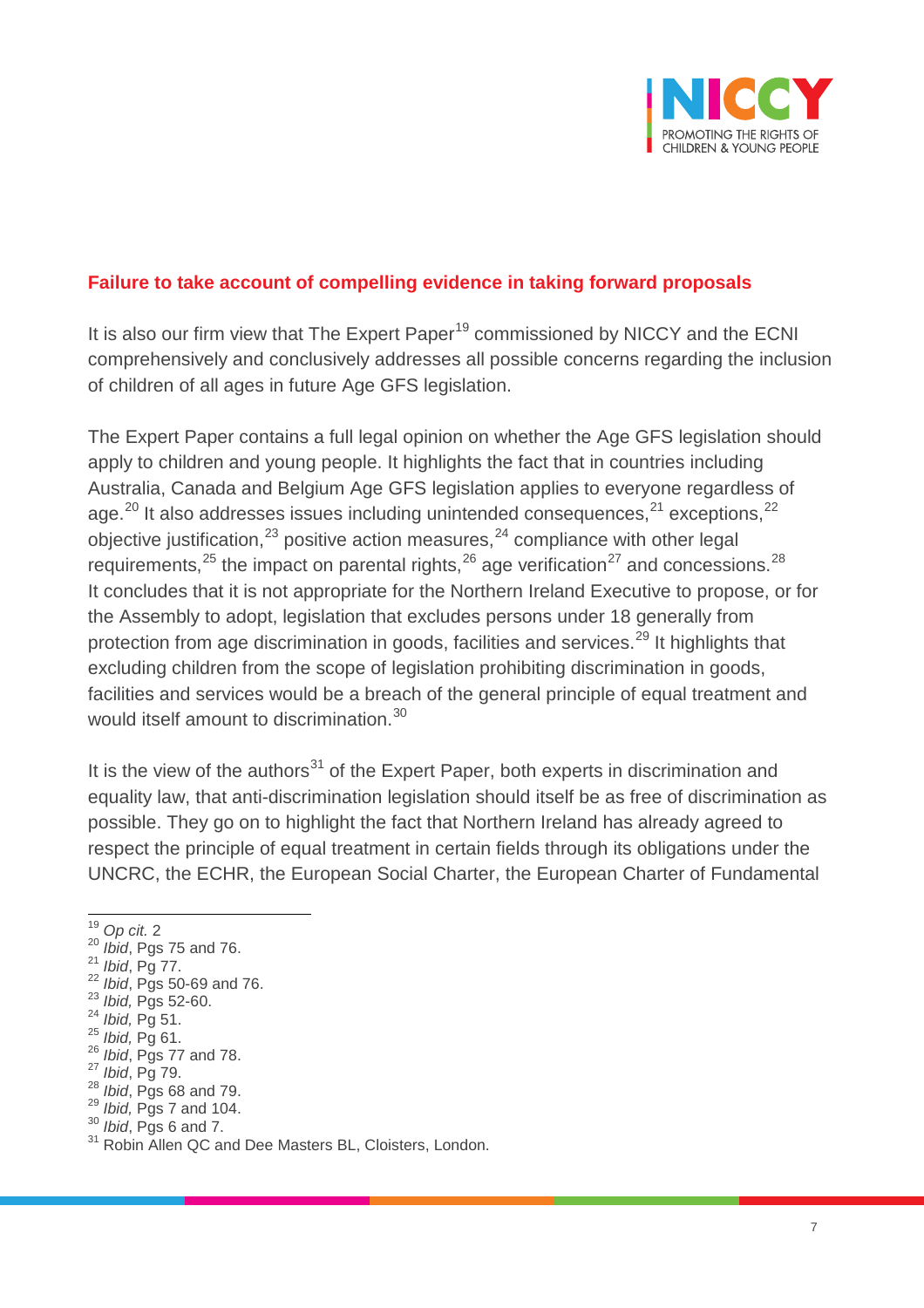

Rights and through its membership of the EU. It states that human rights, including the principle of equality, are universal and no age limits are placed on the application of that principle in any of the above legal instruments. It also states that it would be unthinkable that discrimination law in relation to other grounds such as sex, race, colour, ethnic or social origin, generic features, language, religion or belief, only applied to adults. Anti-age discrimination legislation is no different.<sup>[32](#page-7-0)</sup>

The Expert Paper emphasizes the incompatibility of the current proposals to exclude children from future Age GFS legislation with the statutory duty on public authorities to promote equality of opportunity between persons of different ages under section 75 of the Northern Ireland Act 1998. It is the authors view that the Northern Ireland Assembly cannot expect all public authorities in Northern Ireland to comply with the principle of equality whilst itself failing to prevent age discrimination against children and young people when prohibiting age discrimination in goods, facilities and services.<sup>[33](#page-7-1)</sup>

It also points out that the inclusion of children of all ages in future Age GFS legislation would be consistent with European consumer protection law which recognises that there should be enhanced levels of protection for vulnerable consumers. It indicates that to exclude children from legislative protection from discrimination in the provision of goods, facilities and services is inconsistent with this approach and uses the fact that children and young people have special needs as a reason to deny them protection from discrimination.<sup>[34](#page-7-2)</sup>

In addition, it points out the unjustifiable and absurd inconsistencies of treatment where young people of different ages may receive the same discriminatory treatment. However, young people under 16 would be unable to take a claim, an option which would only be open to their older peers who would be covered by the legislation.<sup>[35](#page-7-3)</sup>

The authors of the Expert Paper go on to state that they have analysed the debate in the Northern Ireland Assembly regarding the Age GFS legislation and they conclude that the arguments advanced for excluding children and young people do not withstand detailed

<span id="page-7-1"></span><span id="page-7-0"></span><sup>32</sup> *Op cit.* 2, Pg 7. <sup>33</sup> *Ibid*, Pgs. 7 and 8. <sup>34</sup> *Ibid*, Pg 8. <sup>35</sup> *Ibid.*

<span id="page-7-3"></span><span id="page-7-2"></span>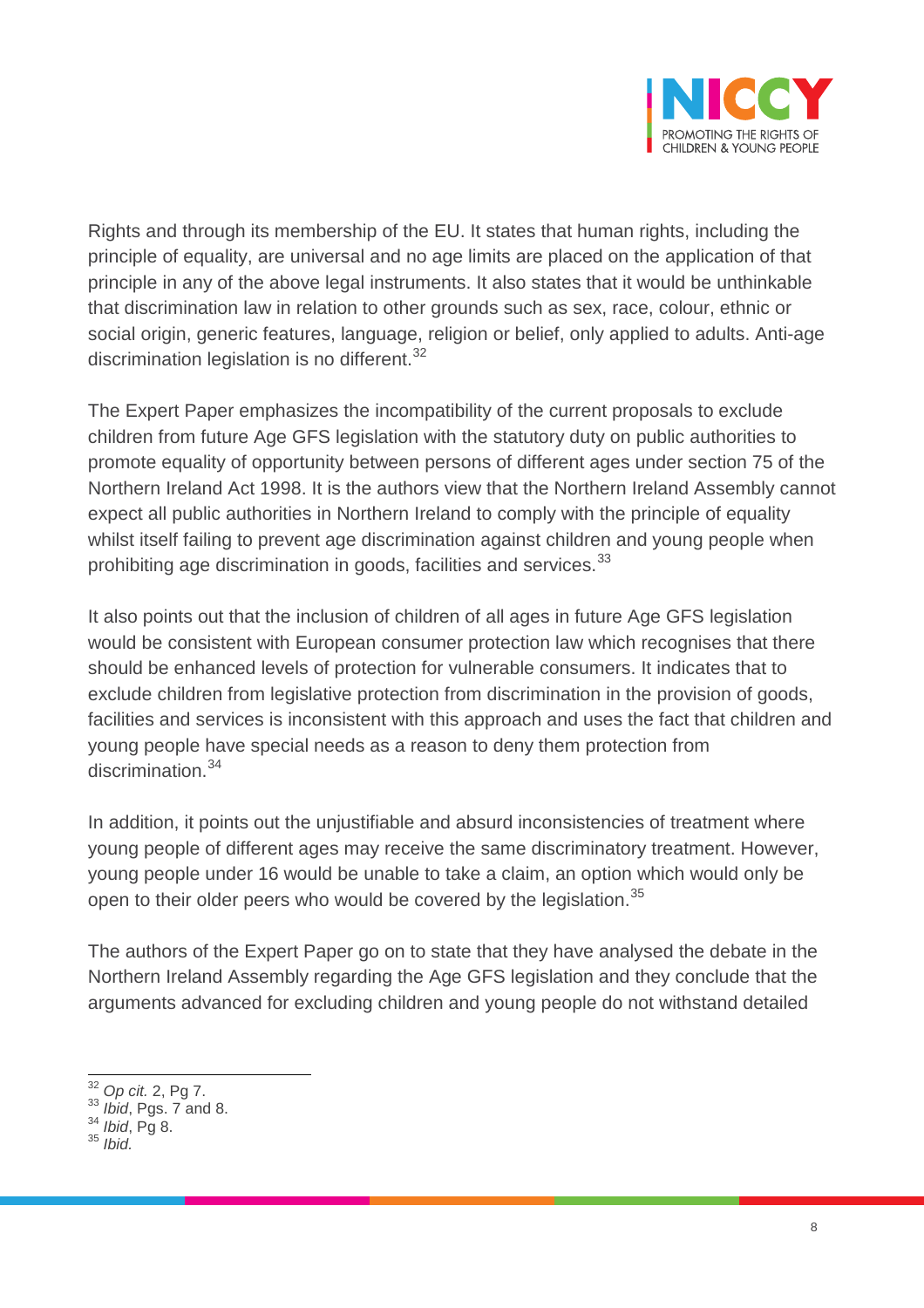

scrutiny, when considered against human rights norms and the steps effectively taken in other countries.[36](#page-8-0)

We note that the consultation document states that the proposals for future Age GFS legislation are based on the available information and evidence. $37$  NICCY does not believe, despite its statutory advice giving remit,<sup>[38](#page-8-2)</sup> that any of the comprehensive evidence it has provided has been taken into account in developing the current proposals regarding under 16s. While we note that OFMDFM's views may change after analysis of the views expressed through consultation and additional information and evidence<sup>[39](#page-8-3)</sup> we are not confident that there is a willingness to change the proposals to include under 16s.

#### **Significant evidence that children and young people experience age discrimination**

There are a wide range of areas in which people experience negative barriers because of their age, including experiencing less respect and consideration because of their age in accessing GFS. NICCY has clearly presented that this is the case with regard to children and young people. Children and young people consistently raise the issue of intolerance and the negative treatment which they receive in society by adults just because they are young. In a recent survey of 752 children,<sup>[40](#page-8-4)</sup> 61% of respondents reported that they had experiences of being asked to "move on" by a range of adults in their community, particularly the PSNI, local business employees and local residents, with 13% experiencing it all the time. Young people reported that often they were asked to 'move on' while socialising in their area, e.g., playing football, in food outlets, in the park and in shopping centres.

In a 2010 survey of 16 year olds, 83% of respondents thought that young people are judged negatively just because they are young. 86% reported that they had been treated with disrespect because they were a young person. 58% had been told to leave their school bag outside a shop because they were a young person, with 26% excluded from a shop or shopping centre because they were young. 66% had been treated as suspicious by staff in a shop because they were a young person. 56% had experienced standing with

<span id="page-8-1"></span>

<span id="page-8-3"></span><span id="page-8-2"></span>

<span id="page-8-4"></span>

<span id="page-8-0"></span><sup>&</sup>lt;sup>36</sup> *Ibid*, Pg 14.<br><sup>37</sup> *Op cit.* 14, Pg 8.<br><sup>38</sup> Article 7(4), The Commissioner for Children and Young People (Northern Ireland) Order (2003).<br><sup>39</sup> *Op cit.* 14, Pg 8.<br><sup>40</sup> Children's rights survey to inform young person January 2015, Children's Law Centre and Save the Children.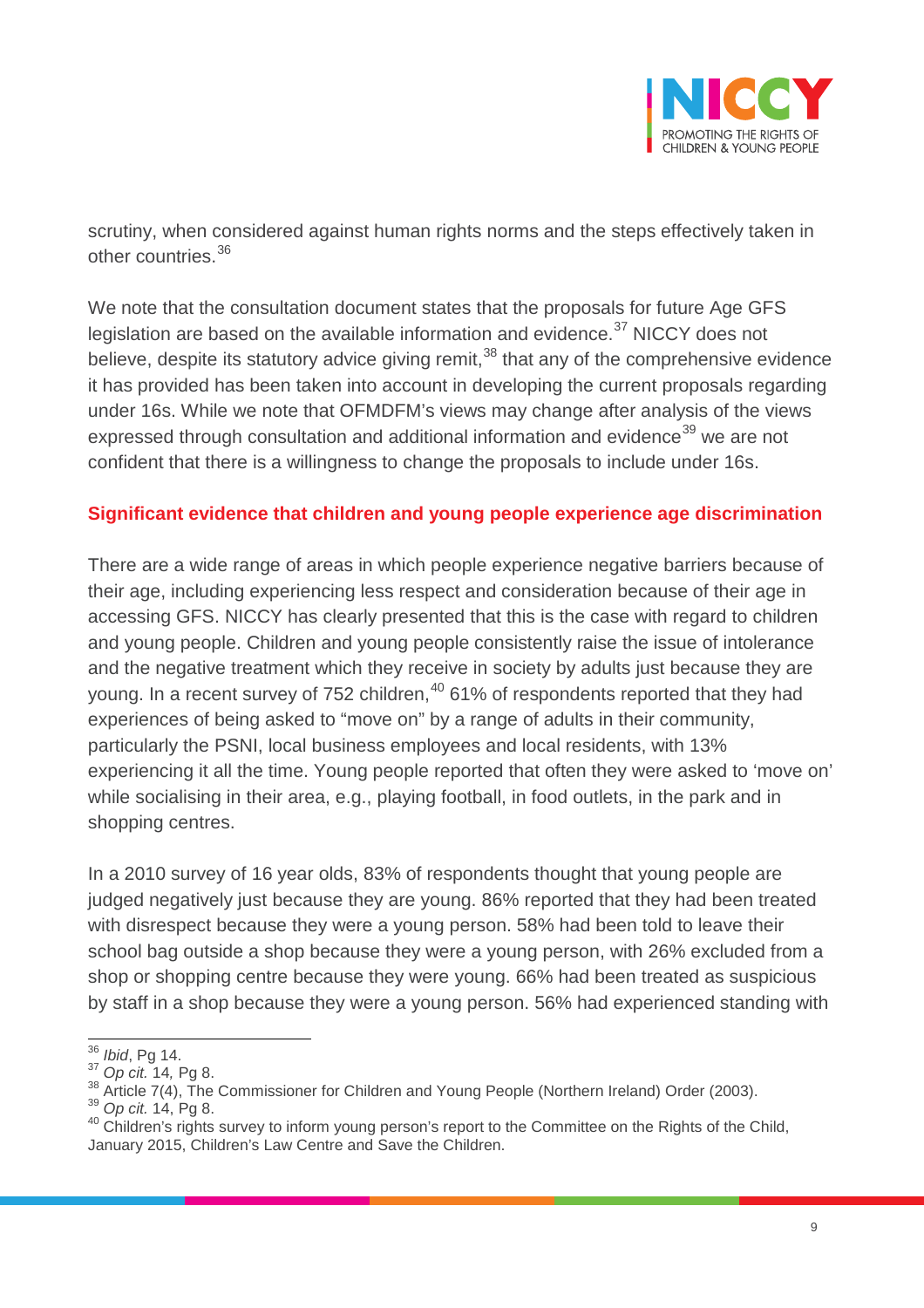

friends on the street and being told to move on. 77% of respondents felt that the media portrays young people mostly negatively.<sup>[41](#page-9-0)</sup> In addition, research highlights discrimination and negative stereotyping of children and young people by the media, with comparable behaviour by adults not similarly represented. Children and young people also highlight the serious impact negative labelling and negative media representations have on the treatment they receive, particularly from the police and paramilitaries. <sup>[42](#page-9-1)</sup>

The consultation document states that age discrimination legislation will help to challenge negative stereotypes and prejudice and send a strong signal that discriminating unjustifiably on grounds of age is unacceptable.<sup>[43](#page-9-2)</sup> It is evident from the experience of young people in society, as presented above, that children and young people of all ages need the protections in the Age GFS legislation. **By not including under 16s in the legislation, NICCY believes that this reinforces negative stereotypes relating to this group and sends a message to society that under 16s are less worthy of protection and that discriminating against under 16s unjustifiably on grounds of their age is acceptable**. This approach is not compliant with children's rights standards and will further exacerbate the marginalisation and negative treatment of young people. NICCY firmly recommends that this is urgently addressed by OFMDFM by the full inclusion of children and young people of all ages within the scope of the legislation.

## **Political decision has already been taken on the scope of the legislation despite overwhelming support for the inclusion of all ages in the legislation**

With regard to the proposed scope of the legislation, the consultation document states that it is proposed to extend protection from discrimination on grounds of age in the provision of goods, facilities and services, charities, premises, education, the exercise of public functions and private clubs and associations to everyone aged 16 and over.<sup>[44](#page-9-3)</sup> It goes on to say that,

*"This would mean that treating a person aged under 16 years old less favourably or more*  favourably than another person would not be regarded as discrimination, whatever the

<span id="page-9-1"></span><span id="page-9-0"></span><sup>&</sup>lt;sup>41</sup> 'Young Life and Times Survey 2010' ARK.<br><sup>42</sup> 'Behind the Headlines' Media Representation of Children and Young People in Northern Ireland , Summary of Research Findings, Queen's University Belfast, Gordon, McAlister, Scraton and Include Youth, April 2015.

<span id="page-9-3"></span><span id="page-9-2"></span><sup>43</sup> *Op cit.* 14, Pg 21. <sup>44</sup> *Ibid,* Pg 23.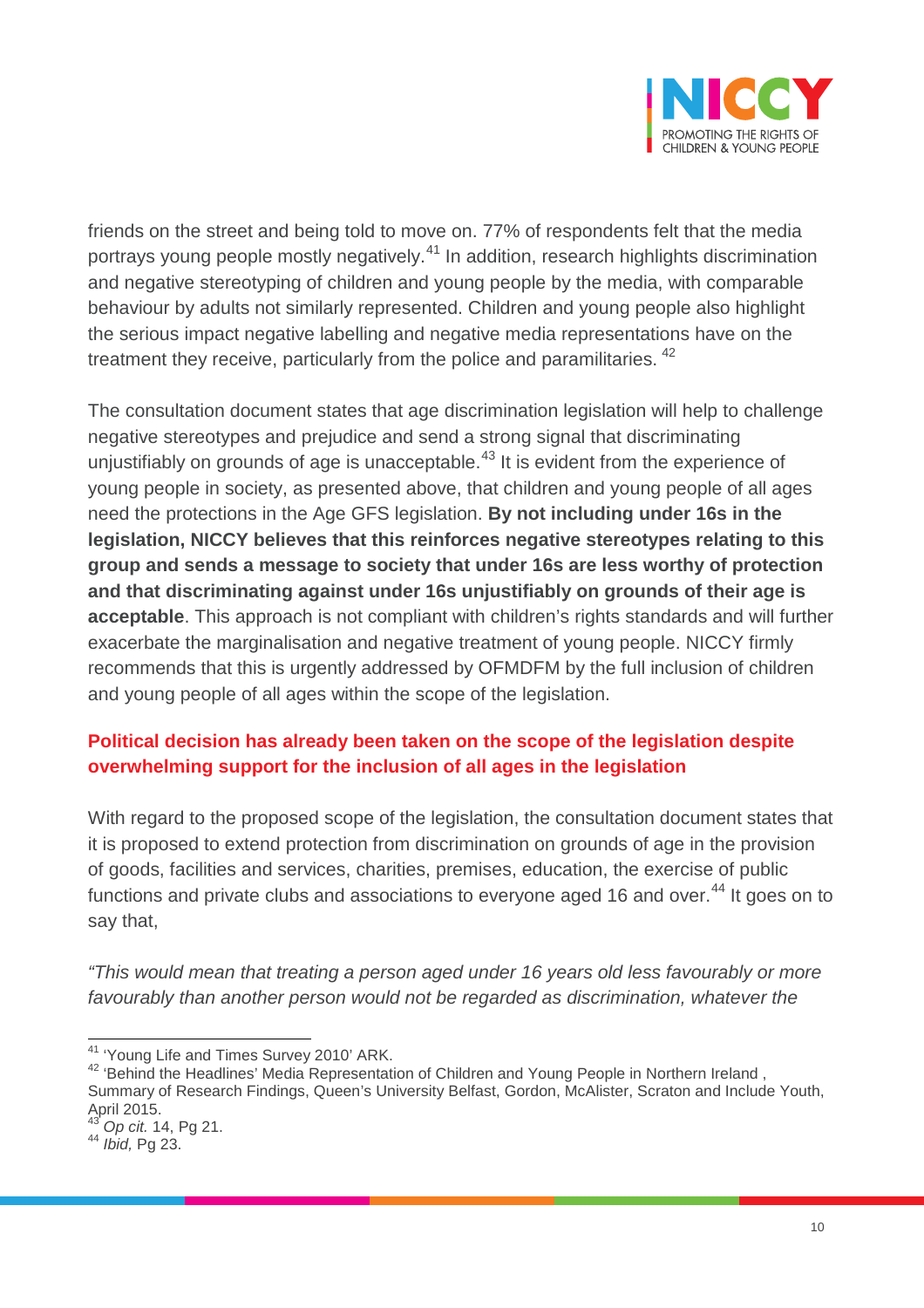

*other person's age."[45](#page-10-0)*

It states that OFMDFM recognises that there will be concerns and disappointment that those aged under 16 are not included at this stage. It continues,

*"This consultation is a first step to ensure that legislation is brought forward as soon as possible to protect people over the age of 16 from unfair and unjustifiable age discrimination."[46](#page-10-1)*

It appears from this section that the decision about the scope of the legislation has already been taken. The implication from the above is that the issue of the inclusion of under 16s in the legislation is such that to continue discussions about this would be so detrimental to the progression of the legislation that it would prevent it being brought forward at all. Comments made by Junior Minister Mc Cann in evidence to the OFMDFM Committee appear to confirm this. She said,

*"I would have much preferred to have been able to say that we were dealing with legislation that excluded nobody. Having said that, I hope that this will be a first step. I believe that any research that was done was in favour of including everybody. In my opinion, to discriminate against a particular group is not a good way to go forward with anti-discrimination legislation. Unfortunately, we did not get the political consensus."[47](#page-10-2)* (Our emphasis).

She also stated,

*"...what we are trying to do is bring legislation forward... I am very keen to move it forward so that it will include all young people... I am keen that those young people have the same protections as everybody else, because they are entitled to it. There is a human right, in my opinion, for that... We could not get the political consensus for anything beyond 16 plus"*

She continued,

<span id="page-10-0"></span><sup>45</sup> *Ibid.*

<span id="page-10-1"></span><sup>46</sup> *Ibid.*

<span id="page-10-2"></span><sup>&</sup>lt;sup>47</sup> Committee for the Office of the First Minister and deputy First Minister Offical Report (Hansard) Age Discrimination Legislation: OFMDFM Junior Ministers and Officials, 15<sup>th</sup> April 2015.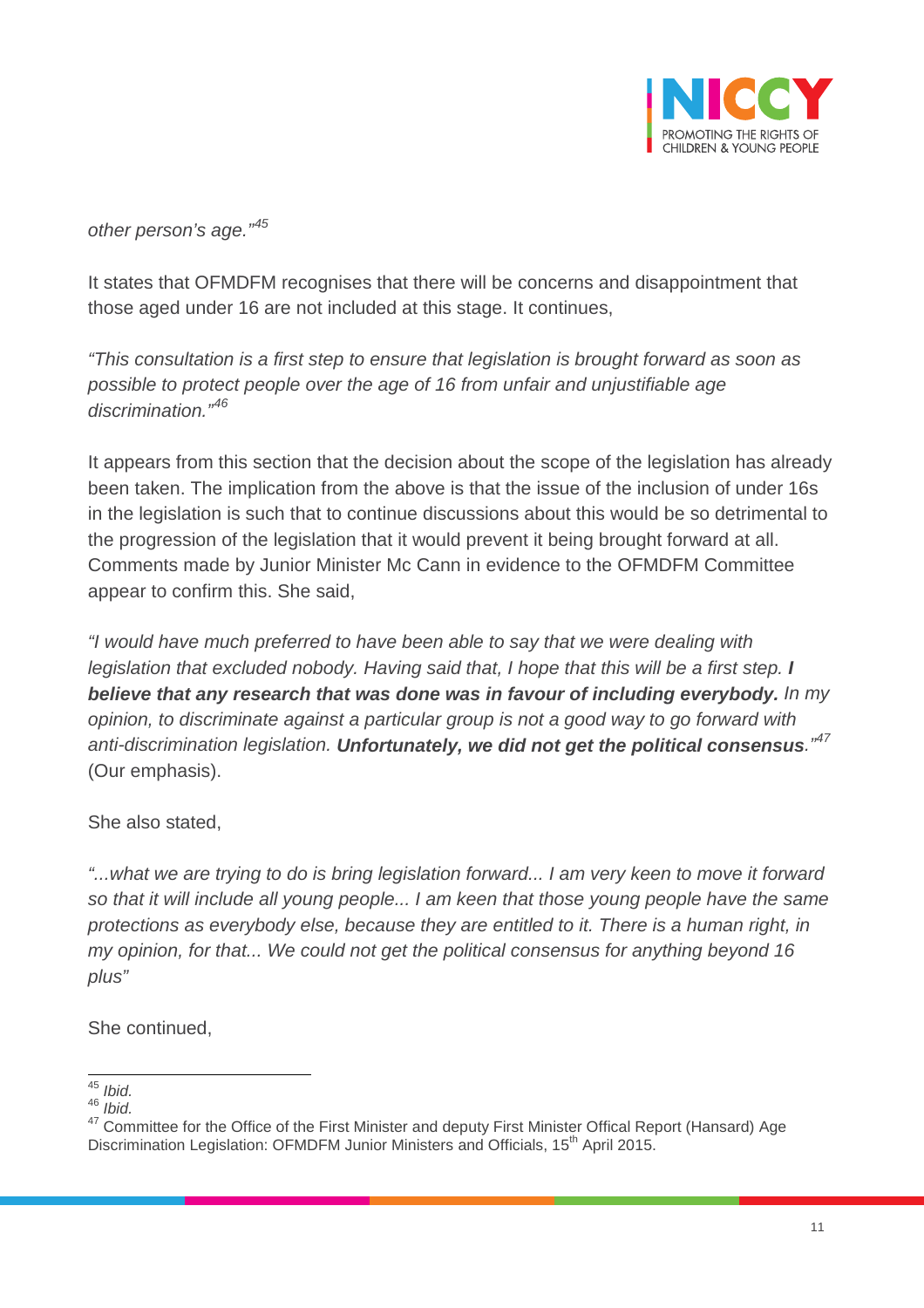

*"The scope of the legislation now has political consensus, albeit that it would have been preferable for it to be different, but it is where it is... It is very important to remember that at no time did any of the older people's sectors want to see the exclusion of anybody. I just want to clarify that point. They, too, wanted this to include everybody. Nobody said that they wanted a certain age group to be excluded, and I think it is important to put that on the record.*" *(Our emphasis)* 

The then Junior Minister Bell also said,

*"There is no bar to further legislation in this area, and that needs to be comprehensively looked at. However, with the level of agreement we have, the necessary drafting has been thought through on what we can do and what it is possible to do within this mandate. In that context, I think this Bill is the best that we can deliver. It was on that basis of political consensus that we brought it forward."[48](#page-11-0)* (Our emphasis)

NICCY has also been informed by OFMDFM officials<sup>[49](#page-11-1)</sup> that the decision regarding the scope of the legislation and the exclusion of under 16s has been taken and is a political decision. This is despite research which shows overwhelming support for the inclusion of people of all ages in future Age GFS legislation. A survey carried out by Age NI and Age Sector Platform found that 90% of people aged 65 and over agree or strongly agree that the legislation should extend to people of all ages. This figure was higher among the general population with 92% agreeing/strongly agreeing that the legislation should extend to people of all ages.<sup>[50](#page-11-2)</sup> Research has also shown significant political support for the legislation, with 87% of MLAs agreeing that it must be a priority for this current NI Executive to deliver legislation outlawing age discrimination.<sup>[51](#page-11-3)</sup>

There is no indication from the consultation document that the inclusion of under 16s in the scope of the legislation is an area where there is any potential for change. NICCY therefore has a number of very serious concerns about how genuine this consultation

<span id="page-11-1"></span><span id="page-11-0"></span><sup>48</sup> *Ibid.*<br><sup>48</sup> *Ibid.* 49 Meeting with Age Sector organizations and OFMDFM, Castlebuildings, 20<sup>th</sup> April 2015, Age GFS Consultation event, City Hotel, Derry, OFMDFM, 28<sup>th</sup> July 2015, Age GFS Consultation event, Grosvenor<br>Hall, Belfast, OFMDFM, 18<sup>th</sup> August 2015.

<span id="page-11-3"></span><span id="page-11-2"></span><sup>&</sup>lt;sup>50</sup> Millward Brown Research, commissioned by Age NI and Age Sector Platform, 29 May 2014<br><sup>51</sup> MLA research panel, December 2013, complied by Stratagem and ComRes. (MLA Research Panel, Dec 13, compiled by Stratagem and ComRes). ComRes surveyed 40 MLAs between 29 October – 25 November

<sup>2013</sup> by self-completion postal questionnaire and online. Data is weighted by party group and region).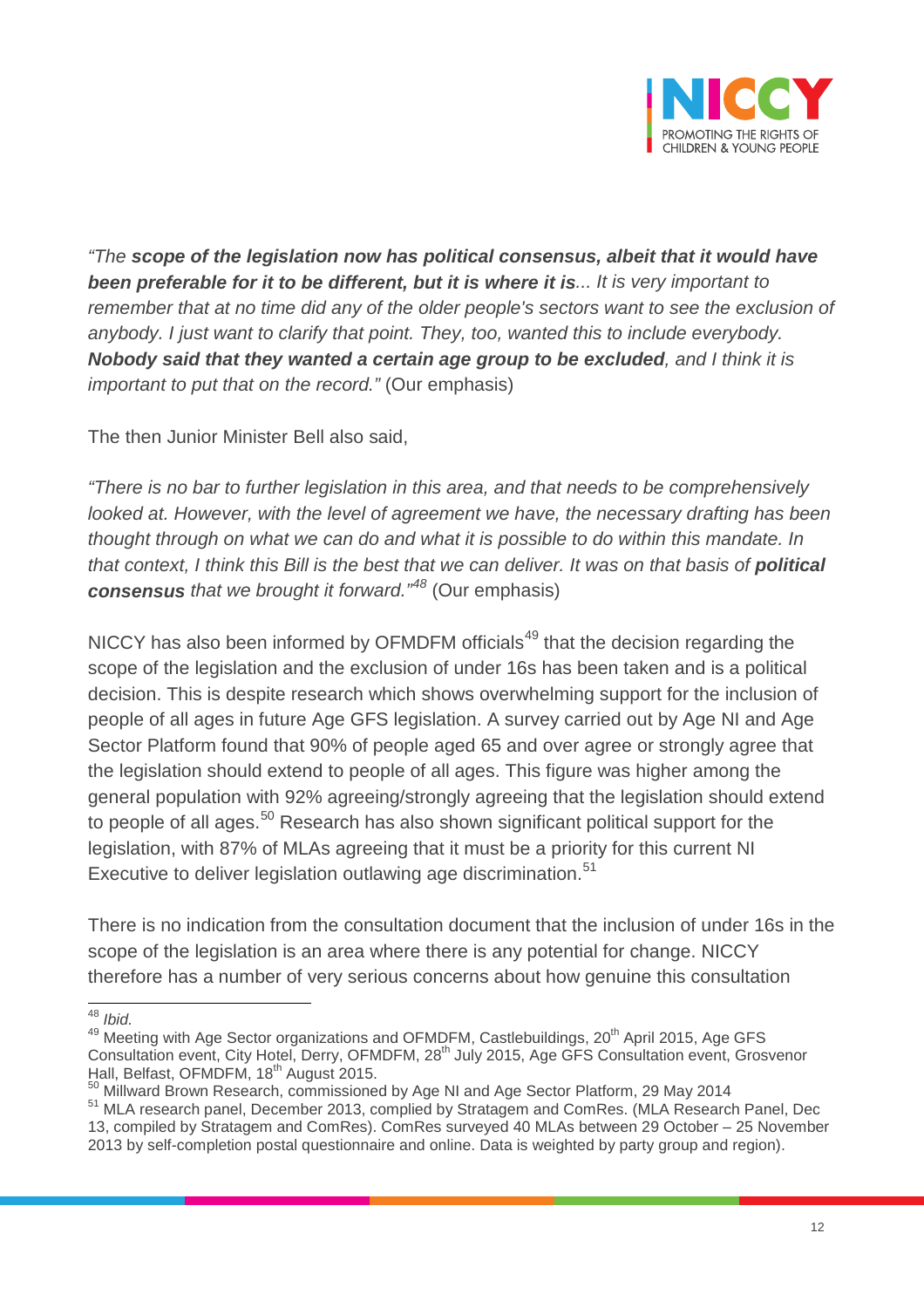

exercise is and believes that there is significant evidence to indicate that the outcome of the consultation has been pre-determined from the outset.

## **Failure to include a clear question on whether under 16s should be included in the legislation**

In response to a question by OFMDFM Committee member Megan Fearon, MLA, about whether the consultation document would contain questions around children and young people and consultation with the children's sector, Minister Mc Cann stated,

*"I have no difficulty with that; any question can go into the consultation."*[52](#page-12-0)

NICCY had therefore expected a question to be included in the consultation document on whether under 16s should be included in the legislation in order to gauge the level of support for the inclusion of people of all ages in future Age GFS legislation. The question relating to the proposed age scope of the legislation is disappointing in that it is not clear whether OFMDFM is seeking views on the inclusion of under 16s. The question reads,

*"How strongly do you agree or disagree with our current proposal to extend protection against age discrimination to those aged 16 or over? Please provide any further views that you may have on our proposal."[53](#page-12-1)*

We do not believe that asking whether consultees agree or disagree with OFMDFM's proposal is indeed a question relating to children and young people, as Minister Mc Cann indicated would be included in the consultation. Despite the assurance given to the OFMDFM Committee by the Minister about the consultation document containing questions around children and young people, none of the 33 questions in the consultation document specifically relate to the exclusion of under 16s from the scope of the legislation. In addition, the request to provide *further* views on the proposals implies that the information that has already been provided to OFMDFM and the views expressed on this issue to date should not be reiterated. This is despite compelling evidence provided by NICCY and others to OFMDFM on the need for under 16s to be included in the legislation

<span id="page-12-1"></span><span id="page-12-0"></span><sup>52</sup> *Op cit.* 47. <sup>53</sup> *Op cit.* 14, Pg. 24.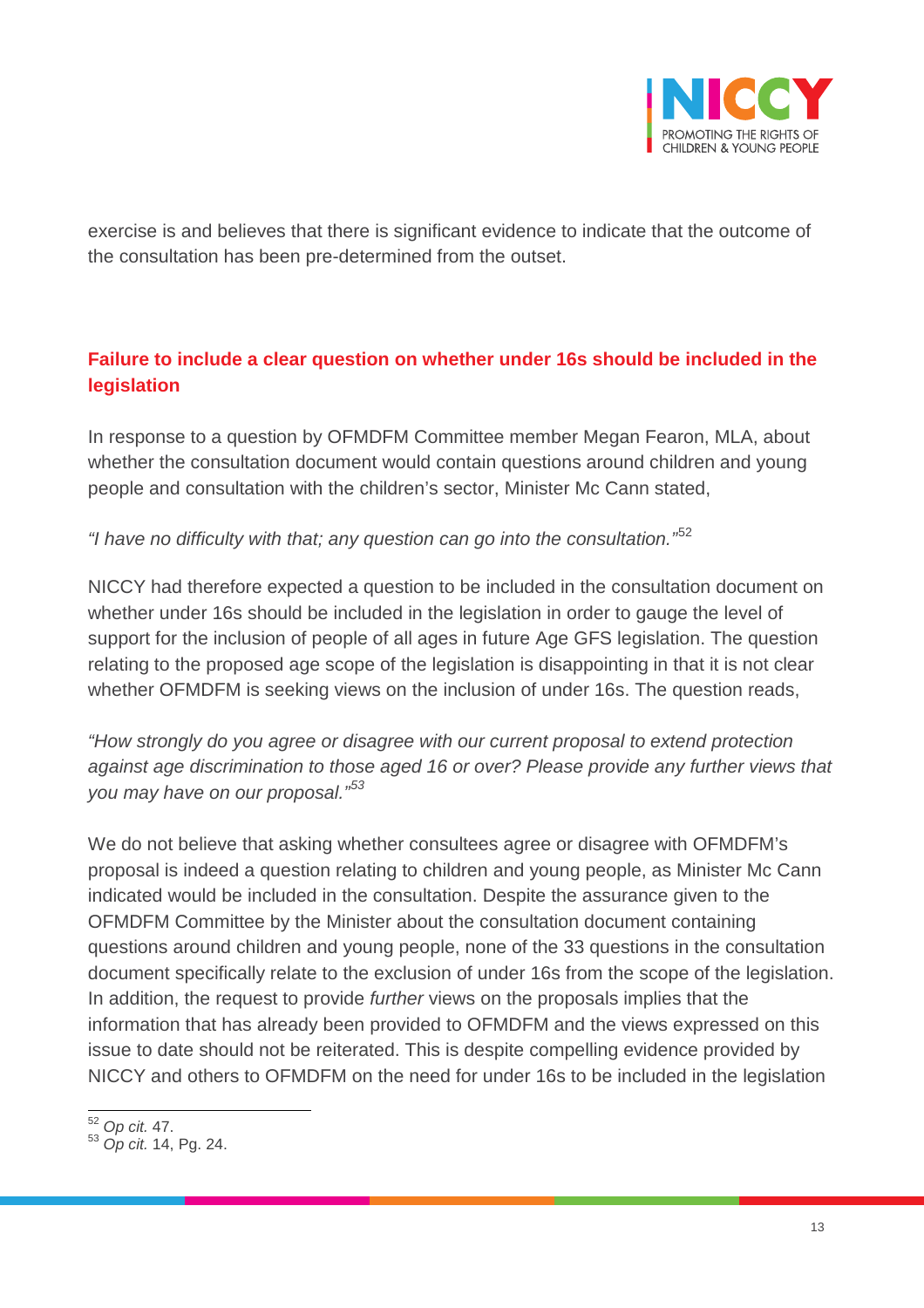

and the above acknowledgement by Minister Mc Cann that all of the evidence and research is supportive of the inclusion of all age groups. In addition, the draft EQIA acknowledges that age discrimination is largely experienced by older and younger people.<sup>[54](#page-13-0)</sup> It appears that these are the two groups who require the protections the most, despite the proposed exclusion of under 16s from the legislation. NICCY is unaware of evidence being sought about the need for the majority of the population, i.e. working age adults, to have Age GFS protections, yet they will be included in the legislation. **NICCY therefore questions the evidential basis for the proposed exclusion of under 16s from future Age GFS legislation.**

## **The exclusion of under 16s from the legislation may result in further cuts to vital children's services**

NICCY has grave concerns about what the proposed exclusion of under 16s from Age GFS legislative protections will mean for children and young people's services. Northern Ireland has undergone a period of five years of sustained Government cuts to public services. In the Northern Ireland Executive's consultation on its draft Budget for 2015/2016 which proposes the most severe cuts to public services to date it states that,

## *"Due to the economic context, we are dealing with a draft Budget scenario that once again represents a real terms decline in public spending."*[55](#page-13-1)

A report by Oxfam<sup>[56](#page-13-2)</sup> found that over the course of five years, £4 billion in cuts will have been delivered in Northern Ireland. The report stated that austerity measures, which are hitting women and young people particularly hard, are making Northern Ireland even more of an unequal society and the UK Government's proposed welfare reforms will particularly disadvantage already vulnerable sectors of our community, such as those with disabilities and mental illness. It is extremely likely that public service budget cuts, welfare reform and sustained and intensified austerity measures will disproportionately negatively impact on vulnerable children including children with disabilities and mental health needs resulting in more children in poverty facing the multiple disadvantages that accompany socioeconomic deprivation.

<span id="page-13-0"></span> $\frac{54}{1}$ *Ibid*, Paras 3.5 and 3.9, Draft Equality Impact Assessment, Annex A.

<span id="page-13-1"></span><sup>55</sup> Draft Budget 2015-16, Northern Ireland Executive, December 2014, Para 6.7.

<span id="page-13-2"></span> $56$  A Cautionary Tale: The true cost of austerity and inequality in Europe, 14<sup>th</sup> January 2014.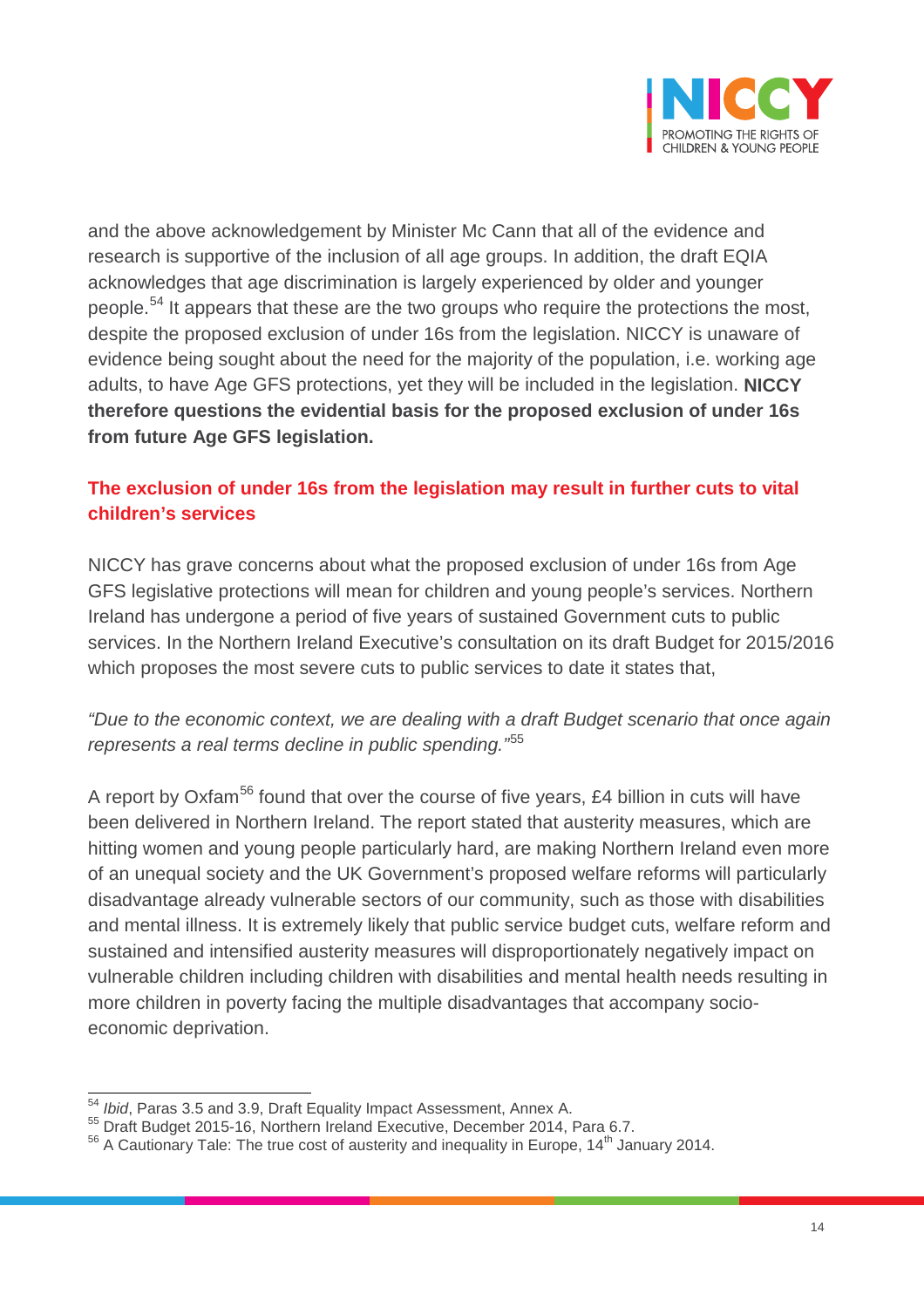

NICCY is already extremely concerned about the impact that budget cuts will have on children and young people's services, such as youth services, early intervention and prevention, education services and child and adolescent mental health services. Research by NICVA has found that children and young people are the group hardest hit by funding cuts.[57](#page-14-0) **In a time of extreme pressures on very limited government resources, NICCY is concerned that the failure to protect under 16s from age discrimination in accessing GFS will mean that funding for children's services will be disproportionately impacted upon**. It is obvious that where legislative protections from age discrimination in accessing services exist for one group, including health and education services, this group will be protected from less favourable treatment in accessing these services. Where one group, i.e. under 16s, are not protected from age discrimination in accessing services, treating them less favourably will not be regarded as discrimination. NICCY is extremely concerned that when decisions are made regarding the allocation of extremely limited funding for services, children's services will be disproportionately cut as they are the only group not protected. This is potentially one of the most serious issues with regard to the proposed exclusion of under 16s from the scope of the Age GFS legislation and comes at a time of already devastating cuts to education and youth services and chronically underfunded child and adolescent mental health services.

#### **Accelerated Passage will not allow for adequate scrutiny of the legislation**

NICCY is aware that it is proposed, following the consultation deadline, to progress the Age GFS legislation using the Accelerated Passage procedure. The passage of legislation in the Northern Ireland Assembly involves a number of stages, one of which is the Committee stage. This involves detailed consideration of a Bill. The Committee usually takes evidence from interested bodies, including the relevant Government Department, NGO's, Independent Human Rights Institutions and individuals. Committee members will scrutinise each clause and schedule of a Bill and discuss possible amendments to it. Committees have no power to amend a Bill but they prepare a report for the Assembly, including any proposals for amendments to the Bill. The Committees of the Northern Ireland Assembly have been set up to, *"…advise and assist each Northern Ireland minister in the formulation of policy with respect to matters within his/her responsibilities as a minister".*[58](#page-14-1)

<span id="page-14-1"></span><span id="page-14-0"></span> $57$  http://www.nicva.org/article/cutswatchni-results-are-coming  $58$  Section 29(1)(a) Northern Ireland Act (1998).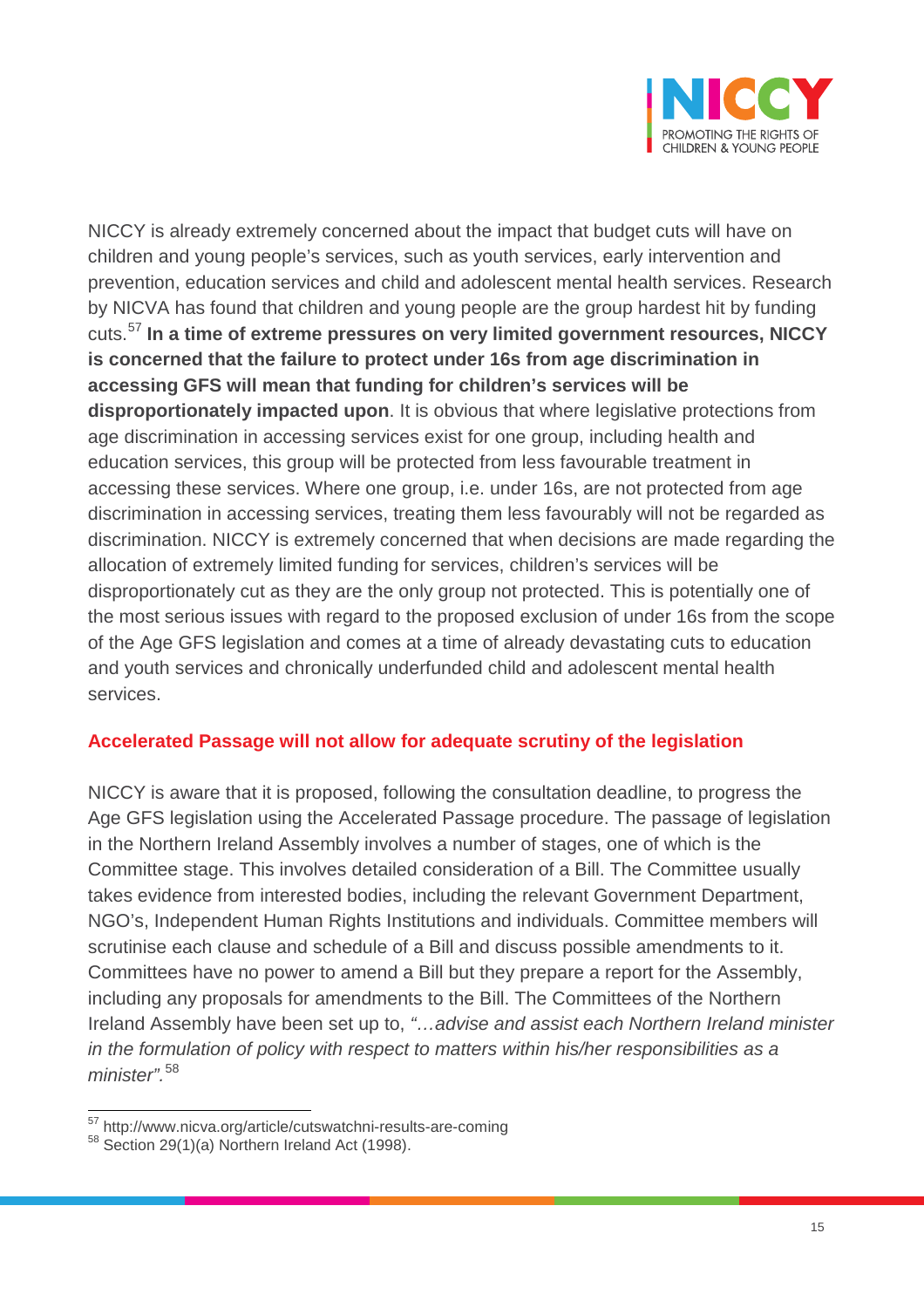

Under the Accelerated Passage procedure, a Bill can pass all stages in as little as ten days. While the Accelerated Passage Procedure requires cross-community support, this process skips the Committee Stage. This stage in the passage of a Bill is vital in highlighting potential flaws, debating the policy rationale behind a Bill, testing the strengths and weaknesses of proposed clauses and suggesting a way forward which will make the Bill, when it is passed, a robust and fully considered Act of the Northern Ireland Assembly. It is extremely concerning that the Age GFS legislation will not be considered by the OFMDFM Committee when progressing through the Assembly. **NICCY believes that the use of the Accelerated Passage procedure with regard to the Age GFS legislation and the consequent removal of the vital role of the Committee have the potential to result in flawed and untested law.**

#### **Strategic context and NICCY's powers and duties**

With regard to the strategic context within which OFMDFM believes the Age GFS legislative proposals will sit, we note reference is made to the Ten Year Strategy for Children and Young People as one of the key strategies which aim to improve their lives.<sup>[59](#page-15-0)</sup> NICCY is aware and involved in the ongoing work to develop a new Children's Strategy for Northern Ireland, however the current Children's Strategy has effectively not been in operation since April 2011 when the last Action Plan ended. NICCY would therefore question the prominence afforded in the consultation document to the Children's Strategy as a key strategy to improve children's lives. We also note reference in this section to the Commissioner for Older People, the ECNI and NICCY.<sup>[60](#page-15-1)</sup> We note that in providing an explanation of the Commissioner for Older People, specific reference is made to its promotional, advisory, educational and general investigatory duties and powers. This is in contrast to the section on NICCY where there is no reference to the powers or duties of NICCY, despite NICCY having similar yet more extensive powers which also include assisting with complaints to relevant authorities and bringing, intervening or assisting in legal proceedings.<sup>[61](#page-15-2)</sup> NICCY recommends that its role as a statutory body charged with protecting the rights and best interests of children and young people, including its statutory duty to give advice to Government on matters concerning the rights or best interests of children and young persons, should be adequately reflected in the

<span id="page-15-1"></span><span id="page-15-0"></span><sup>59</sup> *Op cit.* 14, Pg 16.

<span id="page-15-2"></span><sup>&</sup>lt;sup>61</sup> Articles 7 and 8-15, The Commissioner for Children and Young People (Northern Ireland) Order (2003).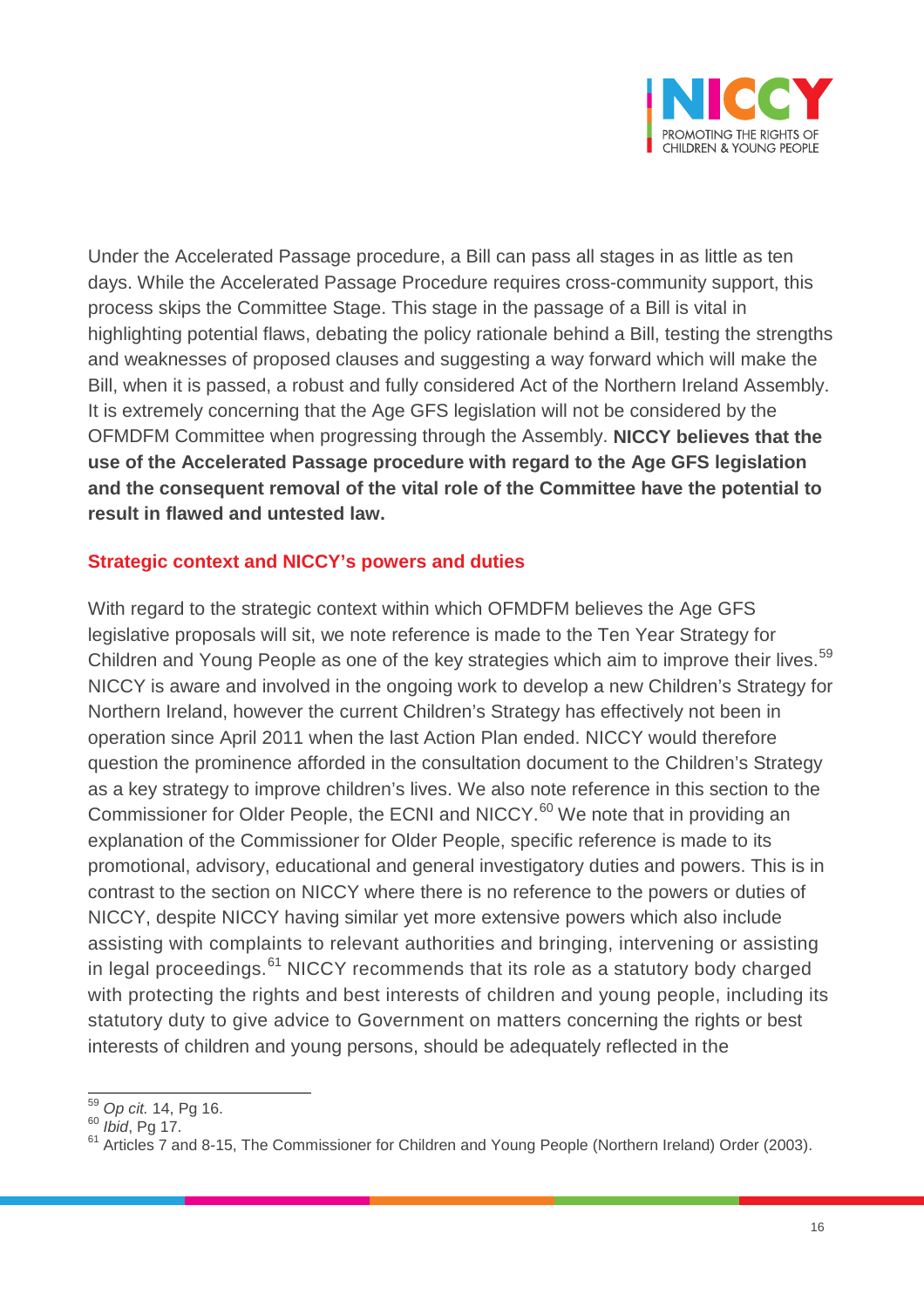

consultation document.

The consultation document states that OFMDFM has 'taken account' of research reports into age discrimination outside the employment and training sphere where appropriate.<sup>[62](#page-16-0)</sup> However, in presenting some examples of unfair age based practices identified in research, all of the examples relate to older people.<sup>[63](#page-16-1)</sup> The only reference to NICCY's submissions to OFMDFM refers to the strong support contained therein for the extension of age discrimination legislation outside the employment context.<sup>[64](#page-16-2)</sup> While this is one element of NICCY's submissions to OFMDFM, NICCY's main concern is the proposal to exclude under 16s from the scope of the legislation. This has not been highlighted in referring to NICCY's submissions to the Department. As stated above, NICCY has provided OFMDFM with numerous case examples of areas where children and young people face discrimination in accessing goods, facilities and services. It is extremely disappointing that these case examples have not been included in the consultation document.

#### **EU Commission Directive on the provision of goods and services**

We note the reference in the consultation document to the Employment Equality (Age) Regulations (Northern Ireland) 2006 which make discrimination unlawful on grounds of age in employment, occupation, vocational training and further and higher education. The consultation document states that these Regulations implemented the age strand of the European Framework Directive 2000/78/EC.<sup>[65](#page-16-3)</sup> NICCY wishes to again refer OFMDFM to the draft EU Commission Directive on the provision of goods and services 2008/0140<sup>[66](#page-16-4)</sup> which proposes to ban discrimination on a number of grounds including age. We are aware that discussions are ongoing regarding the Directive and there is no agreed date for adoption. However, the draft Directive illustrates the intention of the EU Commission to protect children and young people of all ages when accessing goods, facilities and services. If this Directive is adopted the UK Government and its devolved administrations will be required to extend their legal frameworks to extend Age GFS protections to children and young people within 2 years of adoption. It is NICCY's firm view that as OFMDFM is

<sup>62</sup> *Op cit.* 14, Pg 19.

<span id="page-16-1"></span><span id="page-16-0"></span><sup>&</sup>lt;sup>63</sup> *Ibid.*<br><sup>64</sup> *Ibid*, Pg 21.

<span id="page-16-4"></span><span id="page-16-3"></span><span id="page-16-2"></span><sup>64</sup> *Ibid*, Pg 21. <sup>65</sup> *Ibid,* Pg 13. <sup>66</sup> Proposal for a Council Directive on implementing the principle of equal treatment between persons irrespective of religion or belief, disability, age or sexual orientation, 2008/0140.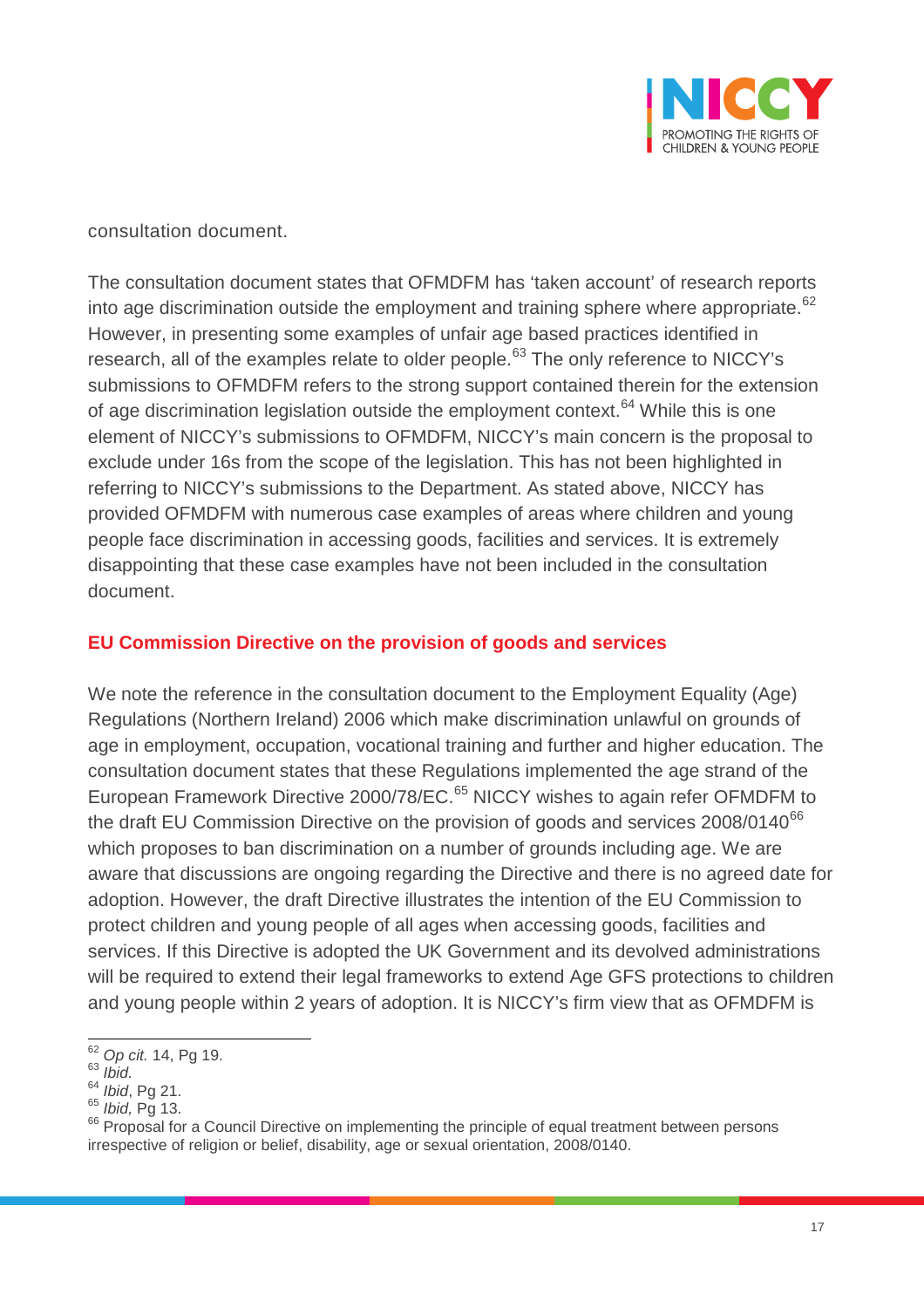

aware of this Directive and the implications its adoption will have on Northern Ireland's Age GFS legal framework, legislation which covers all age groups should be introduced now.

#### **General approach**

NICCY is supportive of the proposed areas which will come within the scope of the legislation, the types of discrimination which will be prohibited, as well as the proposal to permit discrimination that does not come within a specific exception or positive action through objective justification. One area which does cause NICCY concern is the proposal to allow direct discrimination to be objectively justified without any proposed limitations on this. NICCY and the ECNI had recommended in their joint Policy paper<sup>[67](#page-17-0)</sup> that direct discrimination should only be objectively justified where a social policy objective is being pursued. We also recommended that the measures adopted to achieve that social policy objective must be proportionate. NICCY wishes to see the proposed test for justification in respect of direct age discrimination being limited in this manner.

In addition, while we are supportive of the proposed exceptions, we recommend, as in our policy paper,<sup>[68](#page-17-1)</sup> that the exception relating to concessions should be justified rather than a blanket exception. While we are agree that there is a need for an exception relating to the home, we believe that it should be limited to prevent harassment and victimization from occurring on grounds of age in the home. We also recommend that a mechanism is introduced into the legislation whereby ad hoc exceptions can be made to the principle of equal treatment as new scenarios are encountered.

#### **Education**

It is proposed that education will come within the scope of the Age GFS legislation. NICCY strongly agrees that Age GFS protections should include education. However, the consultation document states that protections from age discrimination in education should only apply to young people who have attained the upper limit of the compulsory school age under the Education and Libraries (Northern Ireland) Order 1986, as amended. Again, no explanation has been provided regarding OFMDFM's rationale for proposing to exclude under 16s, or indeed 16 year olds who have not attained compulsory school leaving age, who comprise the vast majority of young people in education in Northern Ireland, from

<span id="page-17-0"></span><sup>67</sup> *Op cit.* <sup>5</sup>

<span id="page-17-1"></span><sup>68</sup> *Ibid.*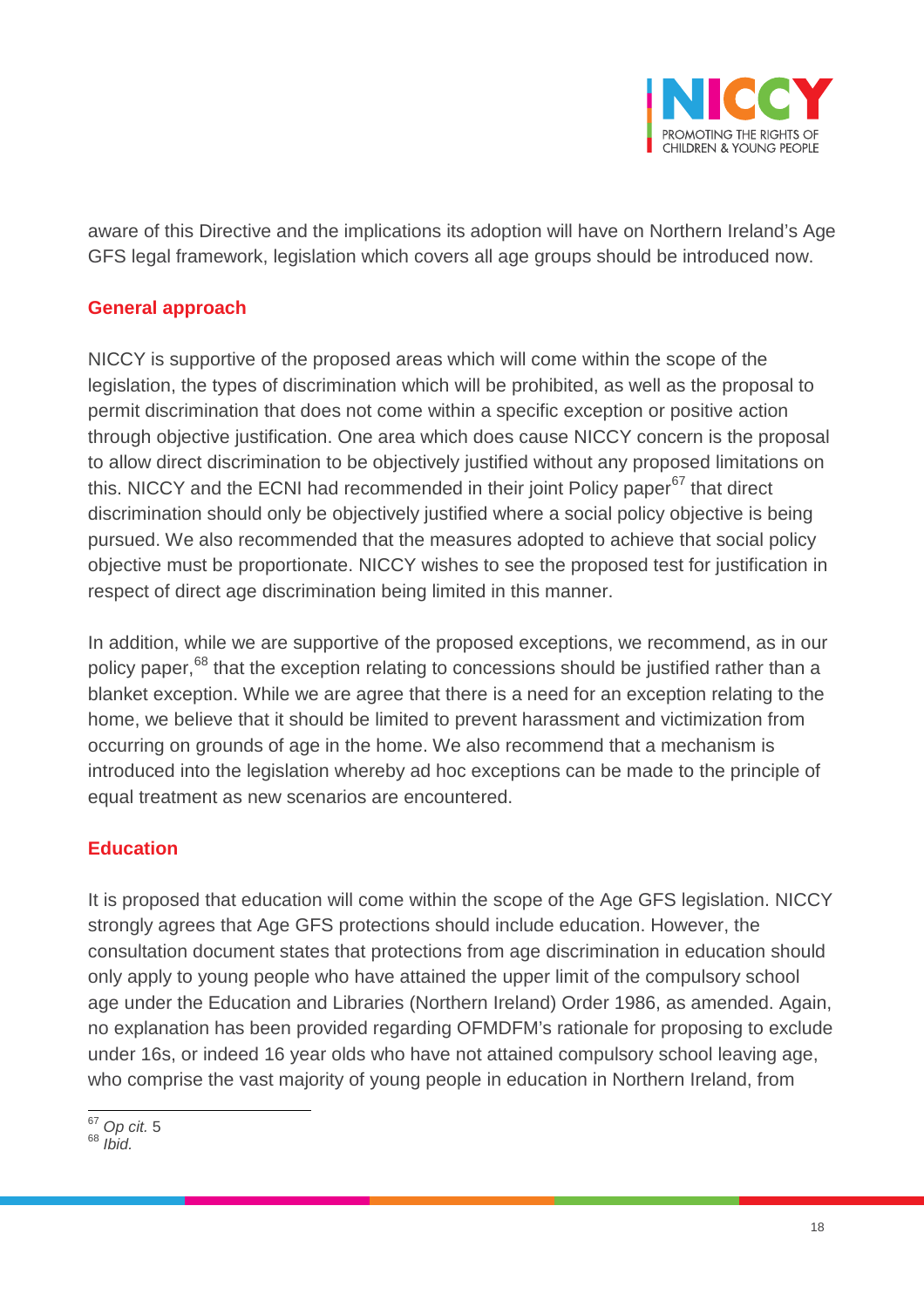

these protections. Currently in Northern Ireland 276,342 children under 16 are in primary and post primary education, all of whom will not be protected under the proposed Age GFS legislation.<sup>69</sup> 31,759 over 16s are currently in post primary education in Northern Ireland and only those over compulsory school leaving age, i.e. those who have reached the end of June after their  $16<sup>th</sup>$  birthday, will be protected from age discrimination in accessing education.[70](#page-18-1)

Children and young people in Northern Ireland already enjoy less equality protection under section 75 of the Northern Ireland Act 1998 than all other members of the nine section 75 categories by virtue of the non-designation of schools. This is an unjustifiable position when one considers that all the further education colleges and Universities in Northern Ireland are designated public bodies. It is extremely disappointing that this differential will be exacerbated by the proposed failure to extend Age GFS protections to children of all ages in education.

This is particularly important when one considers the level of education inequalities experienced by children in schools in Northern Ireland. Education is one of NICCY's priorities, with a particular focus on educational inequalities. Almost 4,000 pupils leave primary school without the basic literacy and numeracy skills they need, a trend which continues until leaving school.<sup>[71](#page-18-2)</sup> The Department of Education has identified groups of children who are at particular risk of underachieving in education, including Traveller children; children from ethnic minorities; children with additional needs and children from disadvantaged backgrounds.<sup>[72](#page-18-3)</sup> Other groups of children who are most likely to under achieve in education include children who are entitled to free schools meals,  $73$  boys,  $74$ non-grammar school leavers,<sup>[75](#page-18-6)</sup> children attending controlled or non-denominational schools,<sup>[76](#page-18-7)</sup> working class Protestant boys,  $^{77}$  $^{77}$  $^{77}$  looked after children,<sup>[78](#page-18-1)</sup> Traveller pupils,<sup>[79](#page-18-3)</sup> children with a disability $^{80}$  $^{80}$  $^{80}$  and children with Special Educational Needs (SEN). $^{81}$  $^{81}$  $^{81}$ 

<span id="page-18-8"></span><span id="page-18-0"></span> $69$  Figures received by NICCY from the Department of Education for the 2014/2015 school year, 11 August  $^{2015.}_{70}$ 

<span id="page-18-3"></span>

<span id="page-18-2"></span><span id="page-18-1"></span><sup>&</sup>lt;sup>71</sup> Key Stage 2 Results 2010/11.<br><sup>72</sup> Appendix 1, Priorities for Youth Consultation Document, Department of Education, consultation closed 10<sup>th</sup> December 2012.

<span id="page-18-9"></span><span id="page-18-4"></span><sup>&</sup>lt;sup>73</sup> Statistical Bulletin Year 12 and Year 14 Examination Performance at Post-Primary Schools in Northern Ireland 2013-14, Department of Education, 11th December 2014. <sup>74</sup> *Ibid.*

<span id="page-18-6"></span><span id="page-18-5"></span><sup>75</sup> Statistical Bulletin Year 12 and Year 14 Examination Performance at Post-Primary Schools in Northern Ireland 2013-14, Department of Education, 11<sup>th</sup> December 2014.

<span id="page-18-7"></span> $76$  Northern Ireland School Leavers Survey 2009/10 – Department of Education Northern Ireland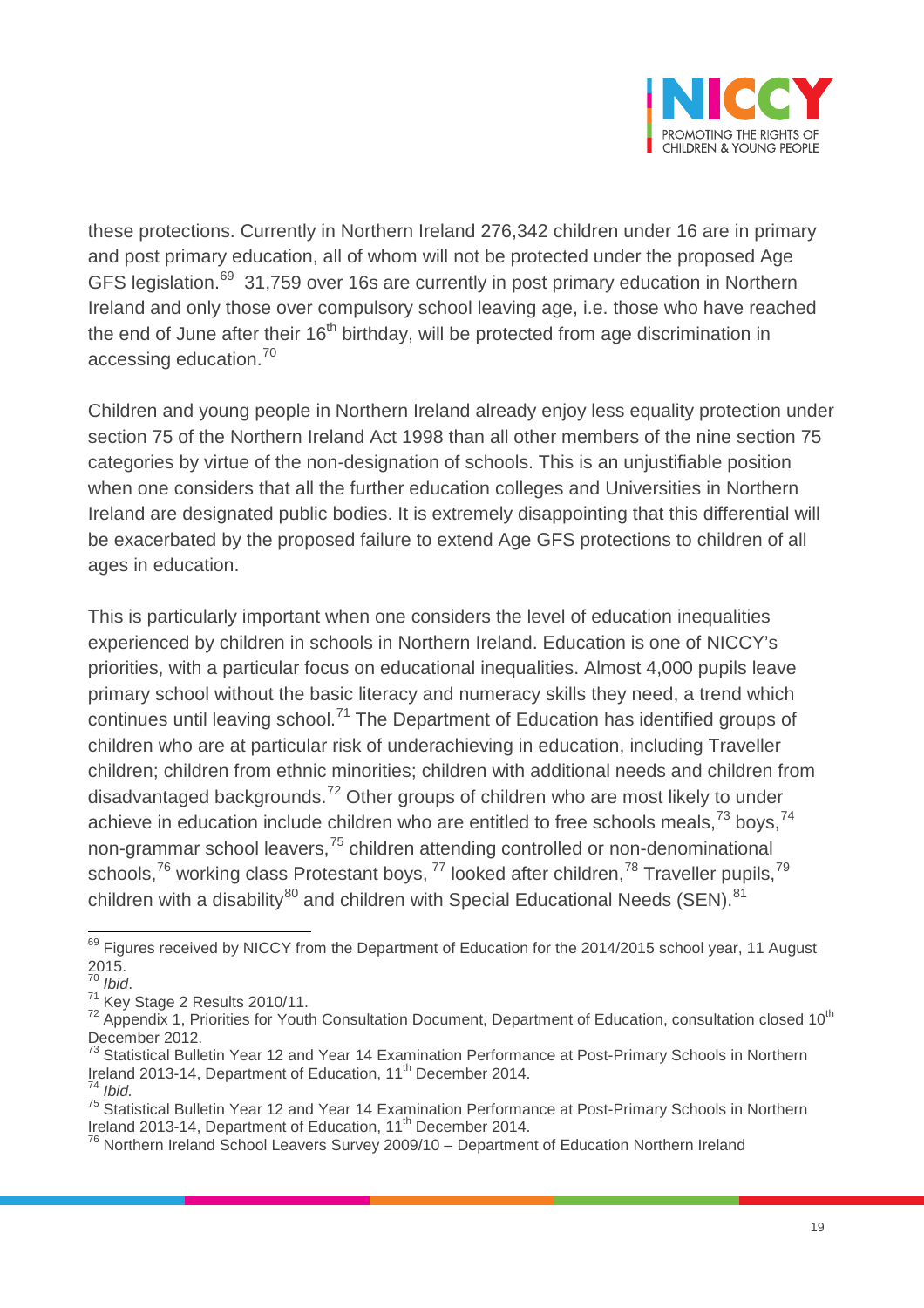

NICCY also has concerns about the education received by other groups of children and young people. These include newcomer children who may have no experience of formal education and language difficulties, children in hospital, including inpatients of Beechcroft Regional Child and Adolescent Mental Health facility, young people in the Juvenile Justice Centre, young people in Lakewood Secure Care Centre, children who cannot attend school due to illness, suspension, expulsion or other reasons and children with complex and significant needs.

It is evident that certain groups of children and young people are not achieving in education in line with their peers. While not all of the educational disparities experienced by those groups of children will be attributable to age discrimination in education, it is clear that children should be protected from all forms of discrimination. Education is a fundamental human right and the level of a child's attainment in education has a huge impact on their lifetime opportunities. **NICCY wishes to see protection from age discrimination in education being extended to children of all ages on an equal basis to those over compulsory school leaving age.**

In addition, NICCY and the ECNI recommended in our joint policy paper $82$  that the education and library boards<sup>[83](#page-19-1)</sup> and the Council for Catholic Maintained Schools (CCMS) should also prohibited from unjustifiably discriminating on the grounds of age when providing services. This reflects similar responsibilities placed on these bodies under other equality legislation in Northern Ireland, for example, under the race equality legislation. In taking forward the education provisions of future Age GFS legislation we recommend that OFMDFM ensure that the CCMS and Education Authority are prohibited from unjustifiably discriminating on the grounds of age when providing education services.

<sup>&</sup>lt;sup>77</sup> Northern Ireland Peace Monitoring Report Number 3, P. Nolan, March 2014.<br><sup>78</sup> 'Children in Care in Northern Ireland 2012/13 Statistical Bulletin' Department of Health, Social Services and Public Safety, 31<sup>st</sup> July 2013.<br><sup>79</sup> Taskforce on Traveller Education – Report of the Taskforce to the Department of Education, R. Mc Veigh,

<sup>2011.&</sup>lt;br><sup>80</sup> http://www.deni.gov.uk/ministers speech to equality commission conference - 121108.pdf

<sup>81</sup> Qualifications and Destinations of Northern Ireland School Leavers 2013/13, Department of Education 29th May 2014. 82 *Op cit.* <sup>5</sup>

<span id="page-19-0"></span>

<span id="page-19-1"></span><sup>83</sup> As of 1 April 2015 the Education Authority replaced the five Education and Library Boards and the Staff Commission for Education and Library Boards.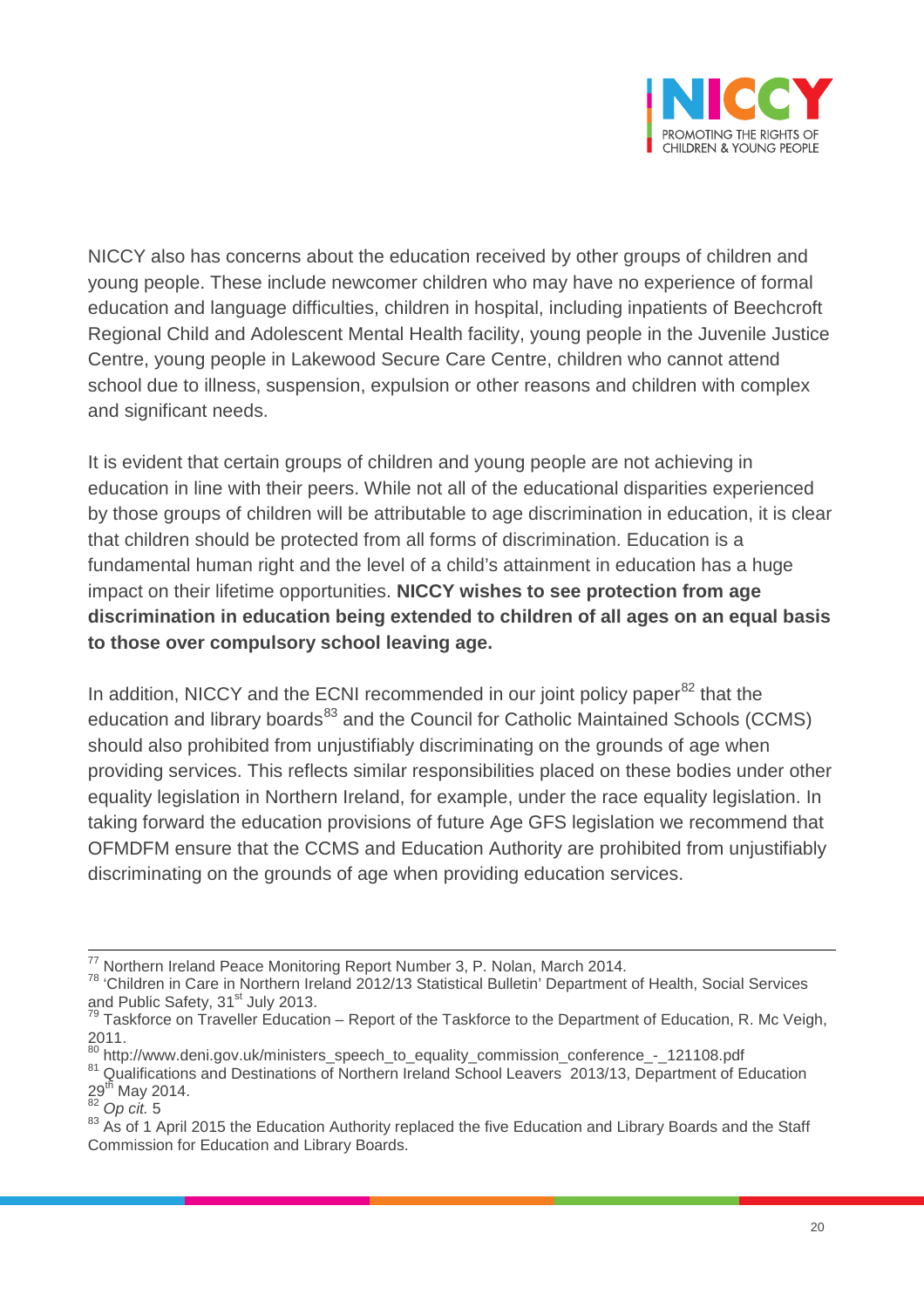

#### **Health and Social Care**

NICCY is very supportive of no specific exceptions being proposed with regard to health and social care. NICCY appreciates the statement in the consultation document that all health and social care services should be included in the scope of any future age discrimination legislation, including all organisations responsible for planning, commissioning and delivering statutory health and social care services, as well as other providers in the private and voluntary sectors, such as private hospitals, dental practices, nursing homes and hospices.<sup>[84](#page-20-0)</sup> NICCY assumes, but would seek assurances from OFMDFM, that children's residential homes are intended to be included in the scope of the legislation. We believe that such protections are vital for children and young people of all ages.

NICCY welcomes the stated intention in the consultation document with regard to health and social care. It states that OFMDFM wants to,

*"...ensure that high quality, dignified and compassionate health and social care services are provided on the basis of individual need, taking account of an individual's age where it is appropriate to do so."[85](#page-20-1)*

We believe that this should be the manner in which health and social care services are provided to everyone, regardless of age. For the Government to bring forward legislation that fails to protect under 16s from less favourable treatment in accessing health and social care services clearly implies that this age group are less deserving of protection. The examples in the consultation document which evidence age discrimination in health and social care<sup>[86](#page-20-2)</sup> are all examples which the proposed Age GFS legislation will cover. However, NICCY has provided detailed evidence to OFMDFM regarding the difficulties young people face in accessing age–appropriate health and social care services, including mental health services.<sup>[87](#page-20-3)</sup> None of these examples have been included in the consultation document. They include the continued admission of children into adult psychiatric wards,

<span id="page-20-0"></span><sup>84</sup> *Op cit.* 14, Pg 63.

<span id="page-20-3"></span><span id="page-20-2"></span><span id="page-20-1"></span><sup>85</sup> *Ibid*, Pg. 57. <sup>86</sup> *Ibid*, Pg. 61. <sup>87</sup> *Op cit.* 5, Pgs. 20-26.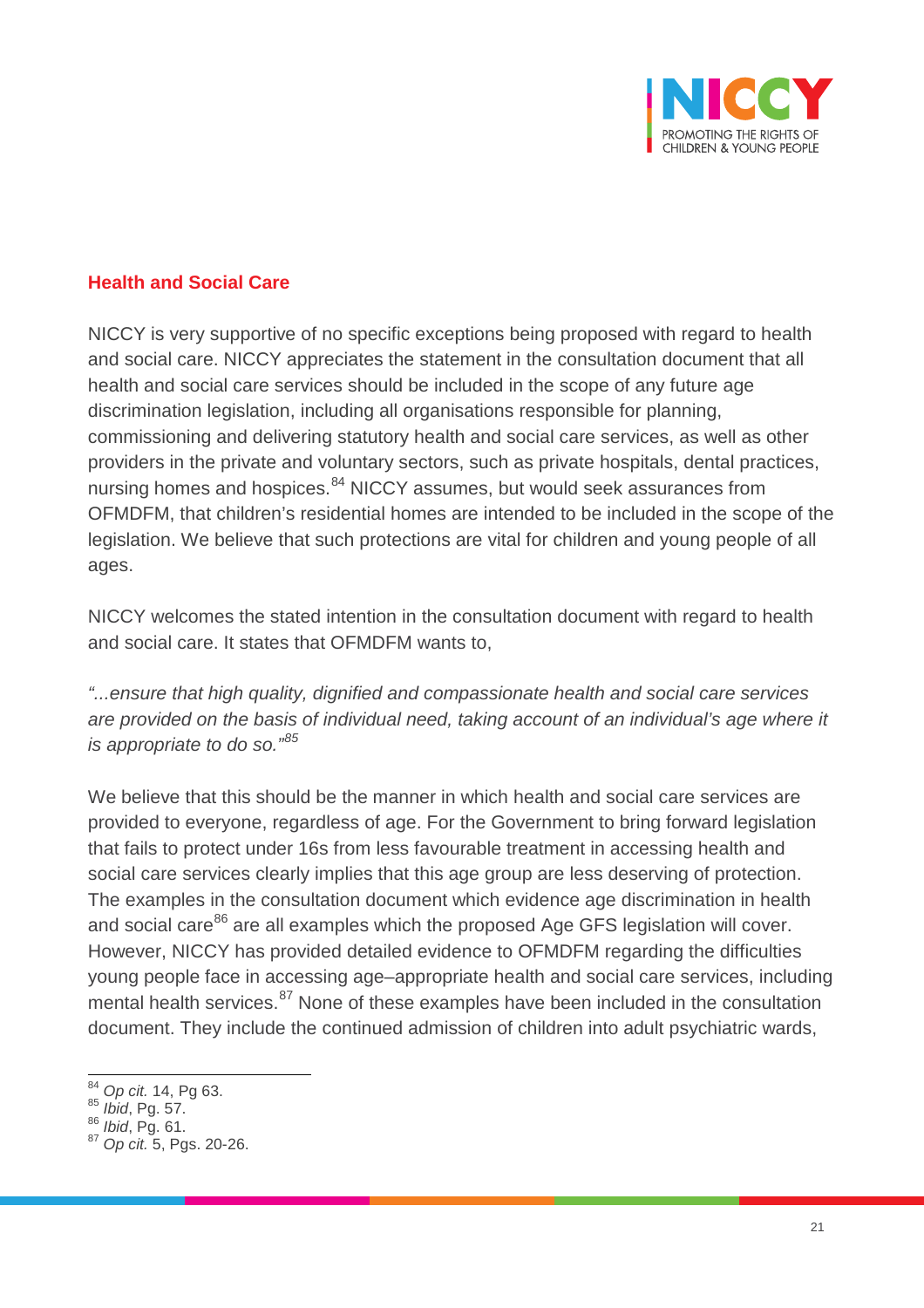

the lack of availability of certain services including crisis intervention and drug and alcohol services and tier two CAMHS services for deaf children, inconsistencies in the age at which young people transition into adult services and no forensic inpatient paediatric psychiatric provision in Northern Ireland.

The Committee on the Rights of the Child in 2008 expressed its concern about the continued treatment of children in adult psychiatric wards, the small number of children with mental health problems who have access to the required treatment and care and also highlighted its concern that in Northern Ireland - due to the legacy of the conflict - the situation of children in this respect is particularly concerning. The Committee recommended that additional resources and improved capacities be employed to meet the needs of children with mental health problems throughout the country, with particular attention to those at greater risk, including children deprived of parental care, children affected by conflict, those living in poverty and those in conflict with the law.<sup>[88](#page-21-0)</sup>

Children in Northern Ireland suffer disproportionately high levels of mental ill-health. In a recent survey of 752 young people, 27% stated that they have had a concern about their mental health.<sup>[89](#page-21-1)</sup> Statistics relating to the funding of CAMHS in Northern Ireland are extremely concerning. In Northern Ireland in 2013/14, only £19.4m was allocated to Child and Adolescent Mental Health Services (CAMHS), which equates to 7.8% of the total planned mental health expenditure for that period,<sup>[90](#page-21-2)</sup> despite the fact that children and young people under 18 represent almost a quarter of Northern Ireland's population.

We note that the consultation document sates that with regard to health and social care, OFMDFM has taken into account submissions and feedback from the age sector, the Commissioner for Older People NI and the Equality Commission NI.<sup>[91](#page-21-3)</sup> It appears that the evidence provided to OFMDFM by NICCY has not been taken into account in formulating proposals for Age GFS protections in health and social care. We firmly recommend that OFMDFM takes cognisance of the wealth of evidence it has received regarding age discrimination faced by children and young people in accessing health and social care in formulating its proposals for Age GFS legislation.

<span id="page-21-0"></span><sup>88</sup> *Op cit.* 10, Paras. 56 – 57.

<span id="page-21-2"></span><span id="page-21-1"></span><sup>&</sup>lt;sup>90</sup> Information received by the Children's Law Centre from the Health and Social Care Board, dated 17<sup>th</sup> February 2015.

<span id="page-21-3"></span><sup>91</sup> *Op cit.* 14, Pg. 62.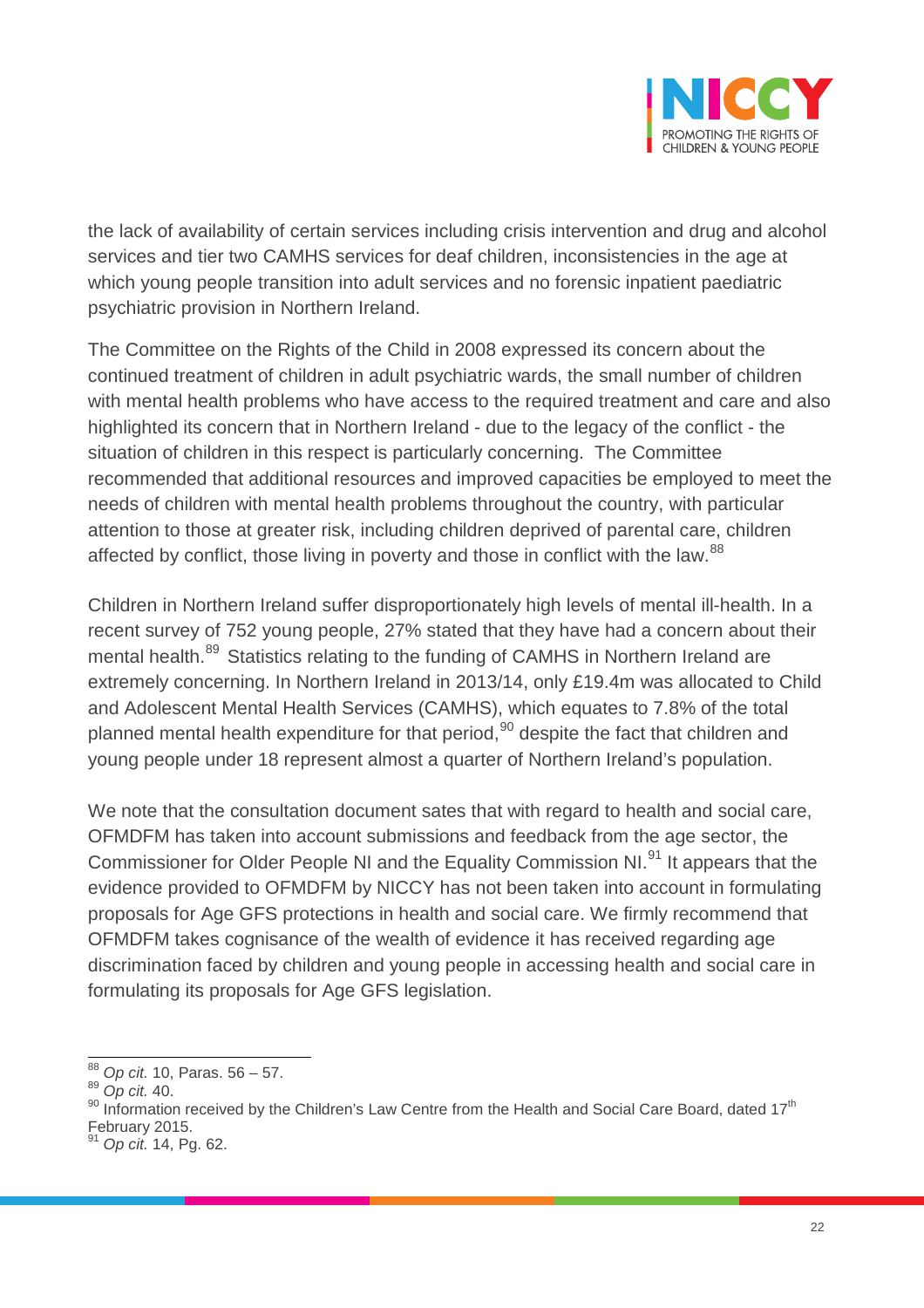

#### **Financial Services**

With regard to financial services, it is NICCY's view that the proposed exception is too broad as it will continue to allow financial service providers to use a person's age as a criterion in designing financial services products. This will not address the issue of young people being able to access a range of financial services on an equal basis to everyone else, including moped and car insurance for 16 and 17 year olds. While we understand the need to ensure that financial services are in line with Britain as regulation of financial services is carried out on a UK wide basis, we recommend that OFMDFM further considers limiting this exception. The manner in which it is currently proposed will allow this type of age discrimination in accessing financial services to continue.

#### **Draft Equality Impact Assessment – Annex A**

NICCY welcomes the fact that OFMDFM has carried out an EQIA of its proposals to bring forward Age GFS legislation. NICCY has no doubt that the proposed exclusion of under 16s from the scope of the legislation has significant potential for adverse impact on this group, who are protected under the age section 75 category. However, as stated above, NICCY does not believe that there is any appetite to change the proposed scope of the Age GFS legislation, despite the views expressed by consultees and advice given by NICCY to the Department. As detailed above, both NICCY and the OFMDFM Committee have been informed that the scope of the legislation is a political decision. **NICCY therefore has serious concerns about how genuine this consultation exercise is and believes that there is significant evidence to indicate that the outcome of this consultation with regard to the scope of the legislation has been pre-determined from the outset.**

The EQIA outlines the aims of the policy, the overall aim being to,

*"...establish a robust policy position prior to bringing forward draft legislation to protect those aged 16 or over from discrimination on grounds of age in the provision of goods, facilities and services, charities, premises, education, public functions and private clubs*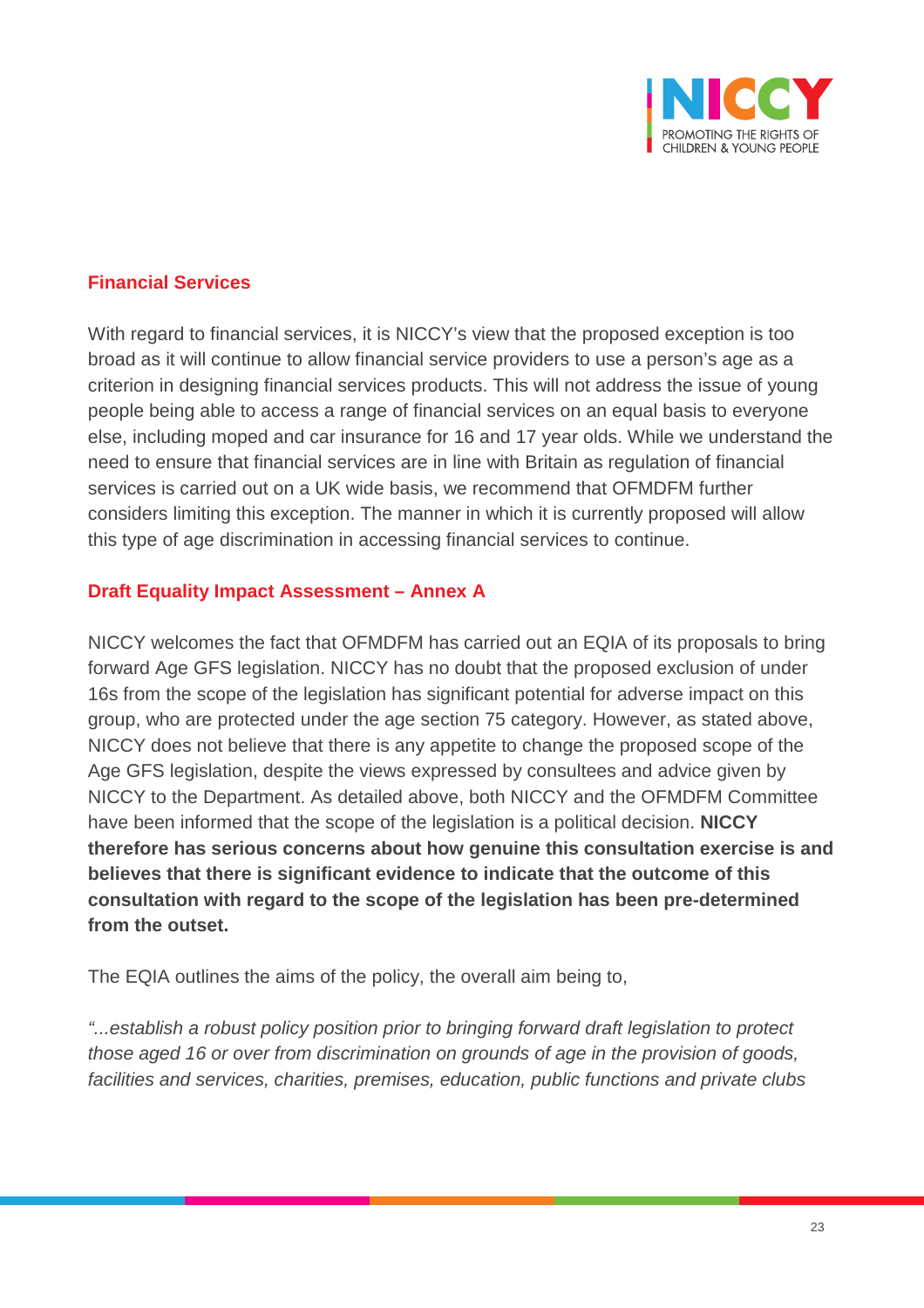

#### *and associations."[92](#page-23-0)*

It is clear from the above that the extent of the policy is limited to those aged 16 or over. We do not believe that any indication has been given in the consultation document that there is any potential to change the proposed scope of the legislation. This is concerning in that in carrying out an EQIA, there should be a clear willingness to take whatever measures are necessary to mitigate against any adverse impact identified or to bring forward an alternative policy.

The EQIA states that the Age GFS proposals aim to address the major gap in antidiscrimination legislation by providing people with the same legal protection from discrimination in accessing GFS as currently enjoyed by people on other equality grounds and on grounds of age in relation to employment and vocational training.<sup>[93](#page-23-1)</sup> This statement is misleading given that people of all ages are protected from discrimination on other equality grounds and on grounds of age in relation to employment and vocational training. The 'major gap' in anti-discrimination legislation will continue for under 16s if future Age GFS legislation is progressed as proposed, despite under 16s enjoying protections on other equality grounds and in employment and vocational training on grounds of their age. This is an incongruous position which no rationale has been provided for. NICCY believes that the failure to bring forward Age GFS legislation which will include everyone will create a hierarchy of inequalities with under 16s apparently less deserving of protection on grounds of their age than on any other equality ground. If future Age GFS legislation is progressed as proposed, under 16s will be protected from age discrimination in training and employment and protected from discrimination in accessing GFS on grounds of sex, sexual orientation, religion, political opinion, race and disability, but not on grounds of their age. NICCY does not believe that there is any justification for the exclusion of under 16s from the scope of future Age GFS legislation.

In considering available data and research, OFMDFM presents evidence which shows that both older and younger people experience age discrimination and other ageist behaviour. With regard to young people, the EQIA states that,

*"...evidence suggests that children and young people can experience a range of age discrimination and other ageist behaviour including stereotypical negative attitudes,* 

<span id="page-23-1"></span><span id="page-23-0"></span><sup>92</sup> *Ibid*, Pg. 94. <sup>93</sup> *Ibid.*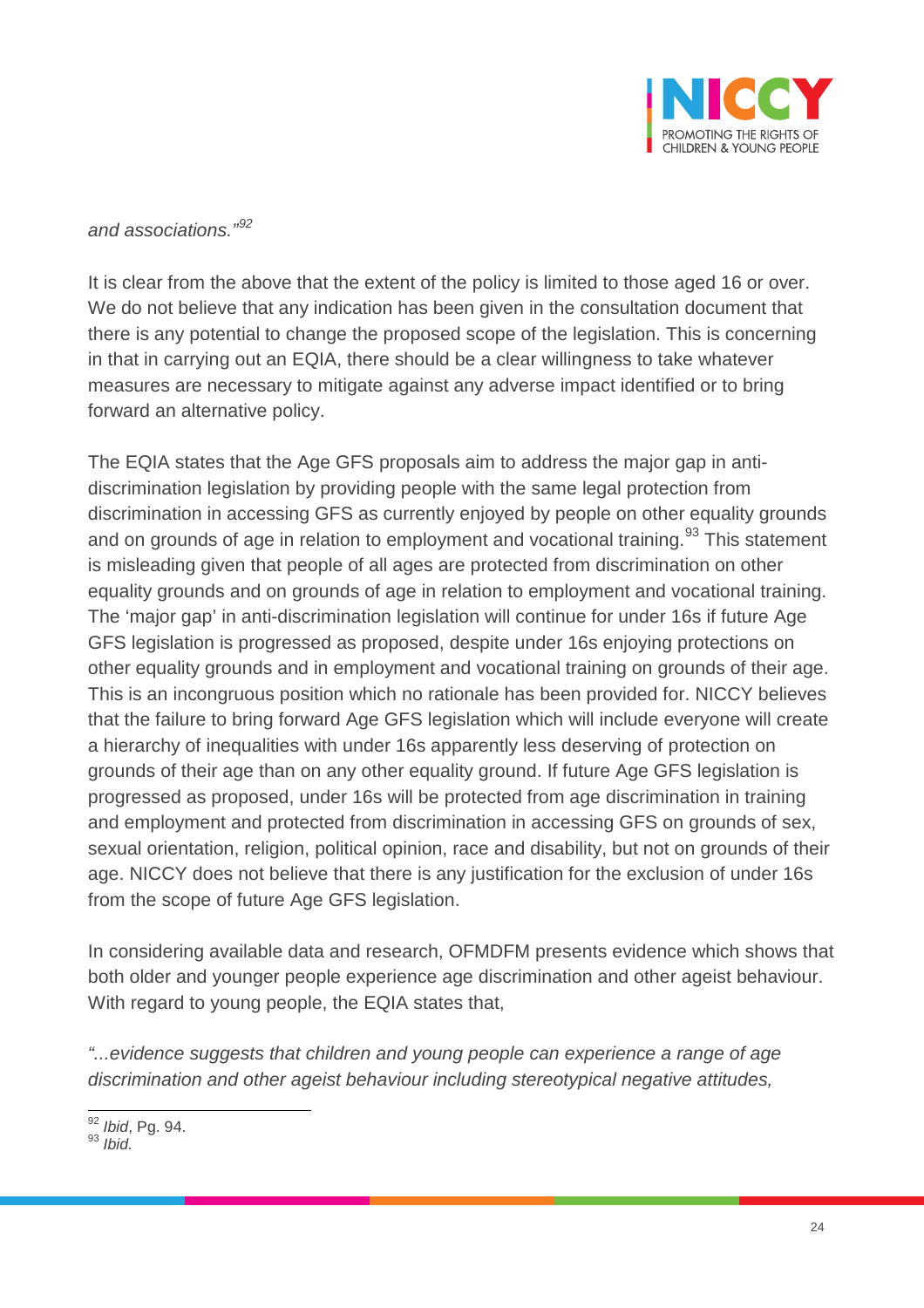

*prejudice and intolerance, negative media coverage, harassment, refusal of access to services, poorer services, lack of respect and incorrect accusations of misbehaviour."*[94](#page-24-0)

It also states that age discrimination against children and young people appears to be most prevalent in health and social care, criminal justice and general services.<sup>[95](#page-24-1)</sup> In addition, it highlights the extremely high perception of age discrimination among children and young people themselves and refers to the 2010 Young Life and Times Survey which found that 83% of respondents agreed that young people are judged negatively just because they are young. This is in contrast to 43% and 37% of respondents to the 2008 and 2014 Northern Ireland Life and Times Survey (Ark) respectively who felt that older people are treated worse than people in the general population because of their age. NICCY believes that everyone requiring protection from discrimination should have access to such protection. We do not believe that excluding children from the scope of future Age GFS protections, 83% of whom perceive that they are being negatively treated because of their age, is an example of evidence based policy making. It is notable that no evidence has been provided or sought regarding the working age adult population and discrimination yet they will be included in the scope of the legislation.

#### **Young person friendly version of the consultation document**

NICCY is supportive of the production of a young person friendly version of the consultation document but would seek clarity on the age group OFMDFM intends for this document to be used to consult with. It is notable that this version of the consultation document is a 'young person friendly version', rather than a children and young people's version. NICCY has concerns OFMDFM may not be able to facilitate consultation with children as part of this process, particularly given the statement in the EQIA that, *"…this policy will not directly impact those aged under 16, as this age group is not included in these proposals"*. [96](#page-24-2) NICCY disagrees entirely with this assertion and firmly believes that this policy will significantly directly impact on children and young people under 16 through their proposed exclusion from the legislation. NICCY recommends that OFMDFM urgently revises its understanding of the impact the current proposals will have on children and young people under 16. The proposed exclusion of under 16s from future Age GFS legislation will allow age discrimination suffered by under 16s in accessing goods, facilities

<span id="page-24-0"></span><sup>94</sup> *Ibid*, Pg. 97.

<span id="page-24-1"></span><sup>95</sup> *Ibid.*

<span id="page-24-2"></span><sup>96</sup> *Ibid*, Pg. 99.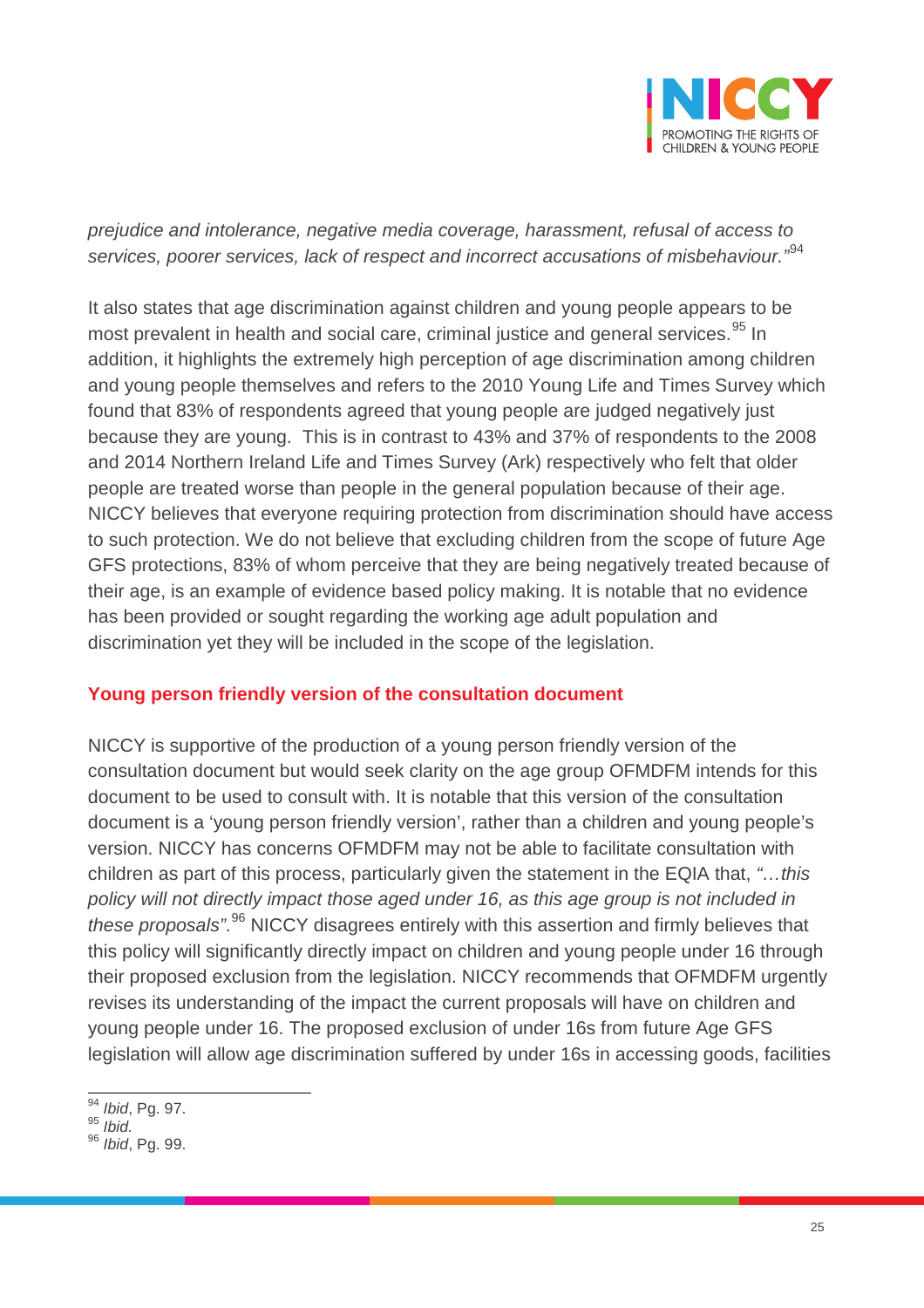

and services to continue. It is NICCY's view that under 16s are therefore significantly directly impacted upon by the current policy proposals. It is vital that child accessible documentation is produced and direct consultation is carried out with children of all ages as a matter of priority.

The ECNI's Section 75 Guidance for Public Authorities states that in carrying out consultation that it is vital that public authorities consider the accessibility of the language and the format of information to ensure that there are no barriers to the consultation process. It also states that information should be made available on request in accessible formats and systems should be in place so that information can be made available in accessible formats in a timely fashion. It also recommends that specific consideration is given to how best to communicate information to children and young people.<sup>[97](#page-25-0)</sup> OFMDFM's approved Equality Scheme also commits to considering,

*"…the accessibility and format of every method of consultation we use in order to remove barriers to the consultation process. Specific consideration will be given as to how best to communicate with children and young people"[98](#page-25-1)*

#### **Consultation period for young person friendly version**

NICCY is supportive of the fourteen week consultation period on its proposals for future Age GFS legislation, particularly given that the consultation is taking place over the summer months. However, we have some concerns about the consultation period for the young person friendly version of the consultation document.

OFMDFM commits under its Equality Scheme to carrying out consultation in accordance with a number of principles including that the consultation period will,

''…*normally last for twelve weeks to allow adequate time for groups to consult amongst themselves as part of the process of forming a view. However, in exceptional circumstances when this timescale is not feasible (for example implementing EU Directives or UK wide legislation, meeting Health and Safety requirements, addressing urgent public health matters or complying with Court judgements), we may shorten* 

<span id="page-25-0"></span><sup>97</sup> Pg. 38, Section 75 of the Northern Ireland Act 1998 – A Guide for Public Authorities*,* Equality Commission

<span id="page-25-1"></span> $98$  Para 3.5, OFMDFM's Equality Scheme, Approved by the ECNI 25<sup>th</sup> September 2013.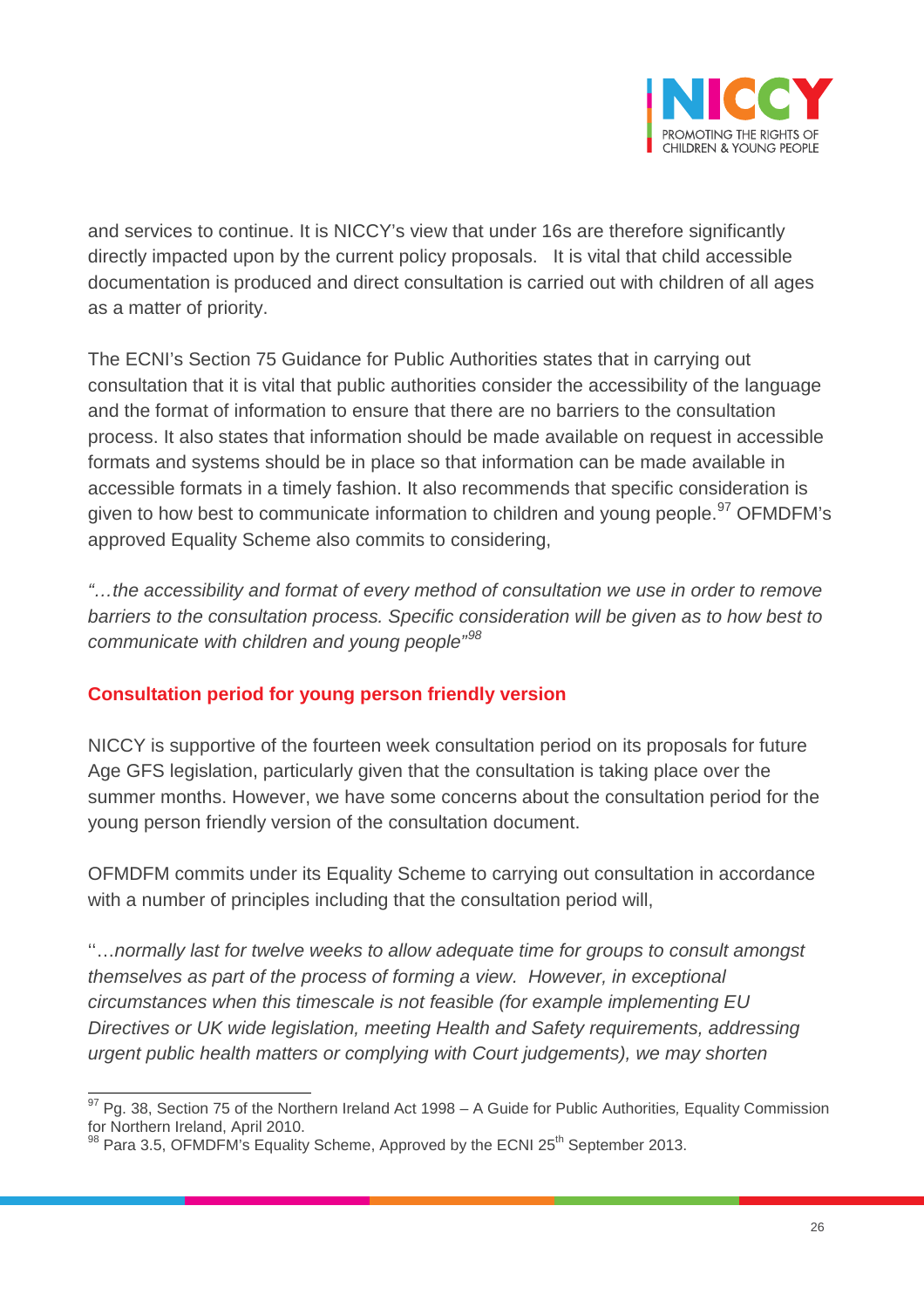

*timescales to eight weeks or less before the policy is implemented.*''[99](#page-26-0)

NICCY has concerns that the consultation period of 10 weeks on the young person friendly version of the consultation document falls short of this commitment and we do not consider that any 'exceptional circumstances' apply that would justify departing from the standard 12 week consultation period. OFMDFM's Equality Scheme commits to ensuring that where child friendly versions of consultation documents are made available, such consultees will have sufficient additional time to respond.<sup>[100](#page-26-1)</sup> It should also be noted that the consultation period has taken place over the summer months. OFMDFM's Equality Scheme provides that if a consultation exercise is to take place over a period when consultees are less able to respond, for example, over the summer or Christmas break, it will give consideration to the feasibility of allowing a longer period for the consultation.<sup>[101](#page-26-2)</sup>

## **Content of young person friendly version**

With regard to the content of the young person friendly version of the consultation document, we consider this to be incomplete. While information on the main proposals has been included in the document, there has been no attempt to include information in this version which relates to the EQIA, including the types of discrimination children and young people face on grounds of their age. It would therefore appear that OFMDFM is not seeking the views of young people on the EQIA in its young person friendly version of the consultation document. The ECNI's Practical Guidance on Equality Impact Assessments is clear that those directly affected by a policy should be consulted with in carrying out an EQIA, whether or not they have a personal interest. Children and young people aged 16 and 17 are directly affected by the proposals through their inclusion and children under 16 are also clearly directly affected by the current policy proposals by virtue of their proposed exclusion from future Age GFS legislation. The ECNI's Practical Guidance on Equality Impact Assessments states that,

*"An equality impact assessment requires consultation… Consultation should also include those directly affected by the policy to be assessed, whether or not they have a personal interest"[102](#page-26-3)*

<span id="page-26-0"></span><sup>&</sup>lt;sup>99</sup> *Ibid*, Para.3.8.<br><sup>100</sup> *Ibid*, para.3.5.

<span id="page-26-3"></span><span id="page-26-2"></span><span id="page-26-1"></span><sup>101</sup> *Ibid*, para.3.9.<br><sup>101</sup> *Ibid*, para.3.9.<br><sup>102</sup> Pg. 34, Practical Guidance on Equality Impact Assessments, Equality Commission for Northern Ireland, February 2005.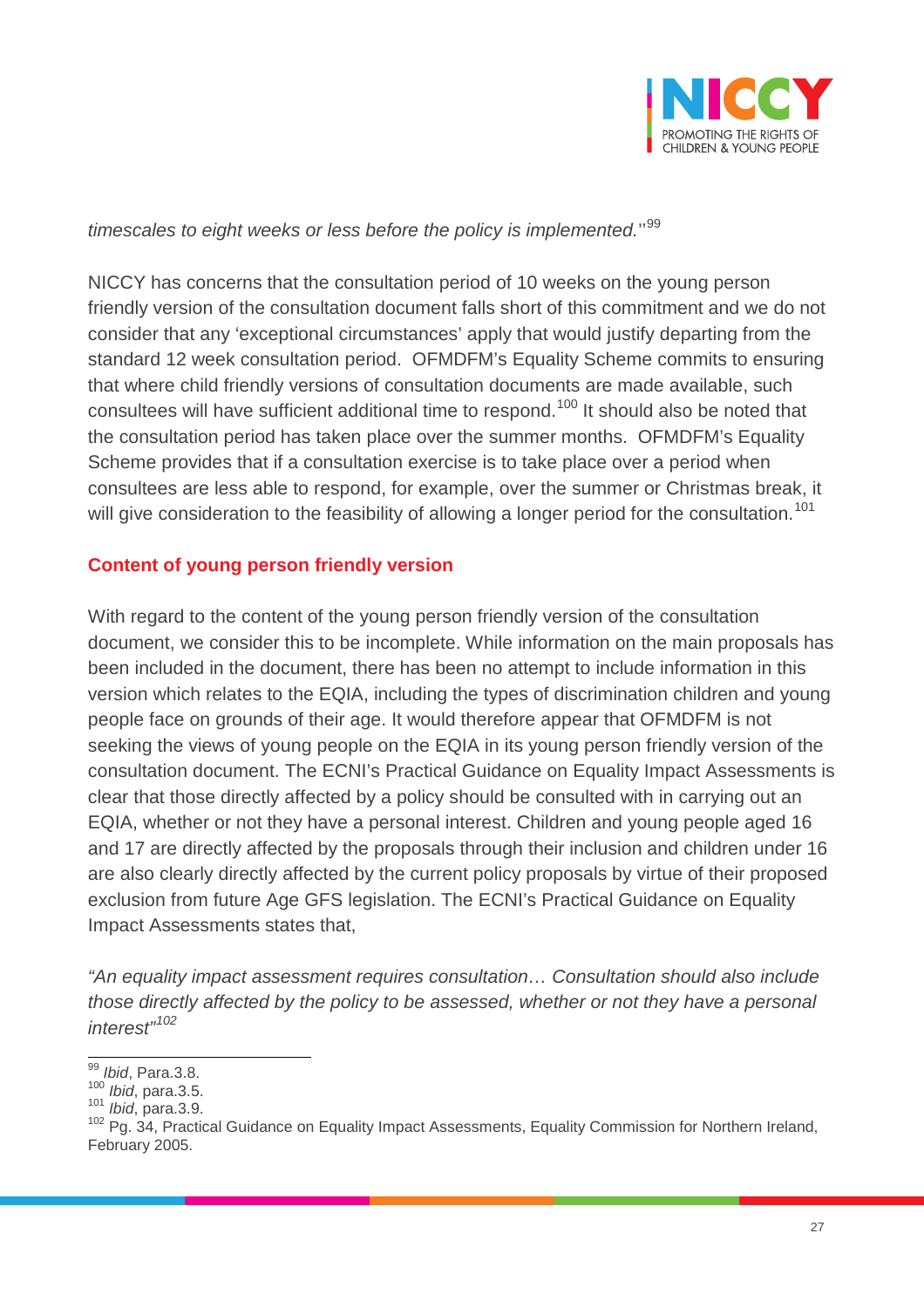

**The failure to include information on the EQIA in the young person friendly version of the consultation document is extremely disappointing and not in compliance with OFMDFM Equality Scheme commitments**. NICCY would urge OFMDFM to urgently develop a child accessible version of its EQIA and to carry out direct consultation on this with children and young people in line with its Equality Scheme commitments. Such consultation should last for a minimum of 12 weeks.

#### **Requirement to directly consult with children and young people**

OFMDFM's approved Equality Scheme commits to ensuring that all consultations will seek the views of those directly affected by the matter/policy.<sup>[103](#page-27-0)</sup> It is vitally important that children and young people are directly consulted with on the proposals to ensure that OFMDFM is in compliance with its approved Equality Scheme. Both the ECNI's Guidance for Public Authorities<sup>[104](#page-27-1)</sup> and OFMDFM's approved Equality Scheme<sup>[105](#page-27-2)</sup> reinforce the need to take appropriate measures to ensure full participation in any meetings that are held. This should include consideration of the time of day, the appropriateness of the venue, accessibility, how the meeting is to be conducted, the use of appropriate language, whether a signer and/or interpreter is necessary, and whether the provision of childcare and support for other carers is required. OFMDFM also commits to giving specific taking account of existing and developing good practice, including the ECNI's Guidance, *Let's Talk Let's Listen – Guidance for public authorities on consulting and involving children and young people (2008).*[106](#page-27-3) *'Let's Talk, Let's Listen'* states that,

*''Children and young people have particular needs concerning information and to take part in consultation and decision-making processes, especially on issues that affect them. It is particularly important that you consider which methods are most appropriate for consulting children and young people. You should also make sure that you provide information which is clear, easy to understand and in an appropriate format, to make sure there are no problems preventing you from consulting children and young people."*[107](#page-27-4)

<span id="page-27-0"></span><sup>103</sup> *Op cit.* 98, Para 3.3.

<span id="page-27-1"></span><sup>&</sup>lt;sup>104</sup> Let's Talk, Let's Listen: Guidance for public authorities on consulting and involving children and young people' Equality Commission for Northern Ireland, May 2008, Pg. 39.

<span id="page-27-2"></span><sup>&</sup>lt;sup>105</sup> *Op cit.* 98, Para 3.9.<br><sup>106</sup> *Ibid,* para 3.5.

<span id="page-27-3"></span>

<span id="page-27-4"></span><sup>106</sup> *Ibid,* para.3.5. <sup>107</sup> *Op cit.*104, para 2.26.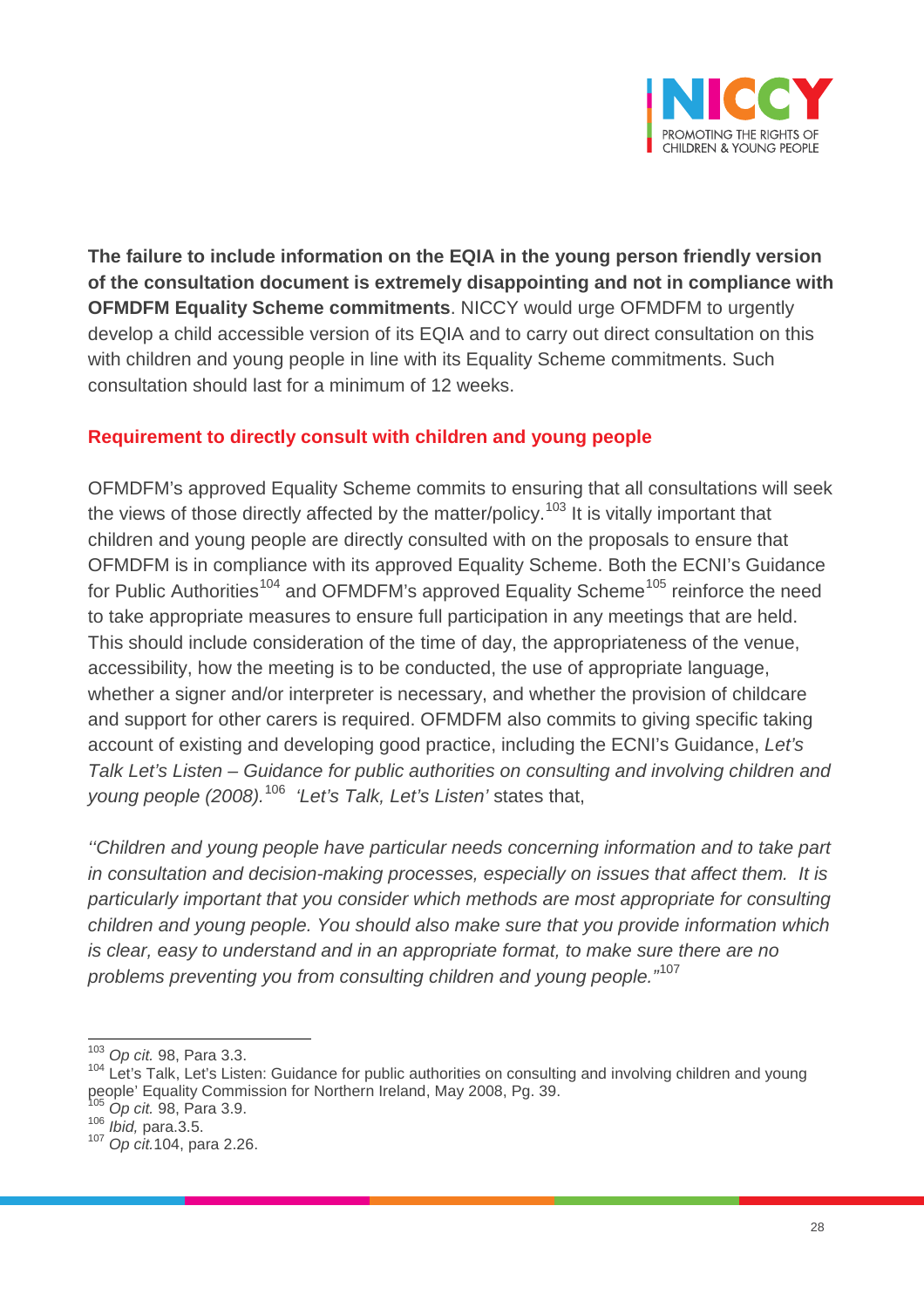

NICCY would advise OFMDFM to undertake direct consultation with children and young people in compliance with its statutory equality obligations under section 75 and Article 12 of the UNCRC.

## **Failure to use Section 75 as a policy formulation tool**

It is also of note that in the young person friendly version of the consultation document with regard to the scope of the legislation states that,

*"The new laws will cover everyone aged 16 or over. We know that some people are disappointed that children under 16 have been left out at this stage. In Great Britain and Ireland only those aged 18 or over are covered."*[108](#page-28-0)

It is clear that the young person friendly version of the consultation document is not seeking views around the appropriateness of this approach with regard to the exclusion of under 16s from the scope of the legislation. In addition, we do not believe that simply because in Great Britain and Ireland only over 18s come within the scope of the Age GFS legislation that this justifies the exclusion of one of the most discriminated against groups in society, children and young people under 16. While the information regarding Britain and Ireland is factually correct, the young person friendly version of the consultation document does not state that in countries including Canada, Belgium and Australia, Age GFS protections apply to everyone regardless of age. The implication in the young person friendly document is that because no-one under 18 is protected from age discrimination in accessing GFS in either Britain or Ireland, Northern Ireland should be satisfied with protections from the age of 16. NICCY does not agree that the legislative framework elsewhere should have any bearing on how we legislate in Northern Ireland. Northern Ireland has already gone beyond Britain in the past in a number of areas with regard to equality legislation, notably with regard to section 75 of the Northern Ireland Act 1998, which itself provides statutory equality and good relations protections for all age groups. NICCY believes that the Age GFS legislation presents a further opportunity to lead the way on equality and anti-discrimination legislation in a manner which is compliant with the Government's obligations under both the UNCRC and the ECHR.

With regard to the consultation process, as stated above, NICCY does not believe that any

<span id="page-28-0"></span><sup>&</sup>lt;sup>108</sup> Pg. 3, Ideas to stop discrimination based on a person's age – young person friendly version, Participation Network and OFMDFM, July 2015.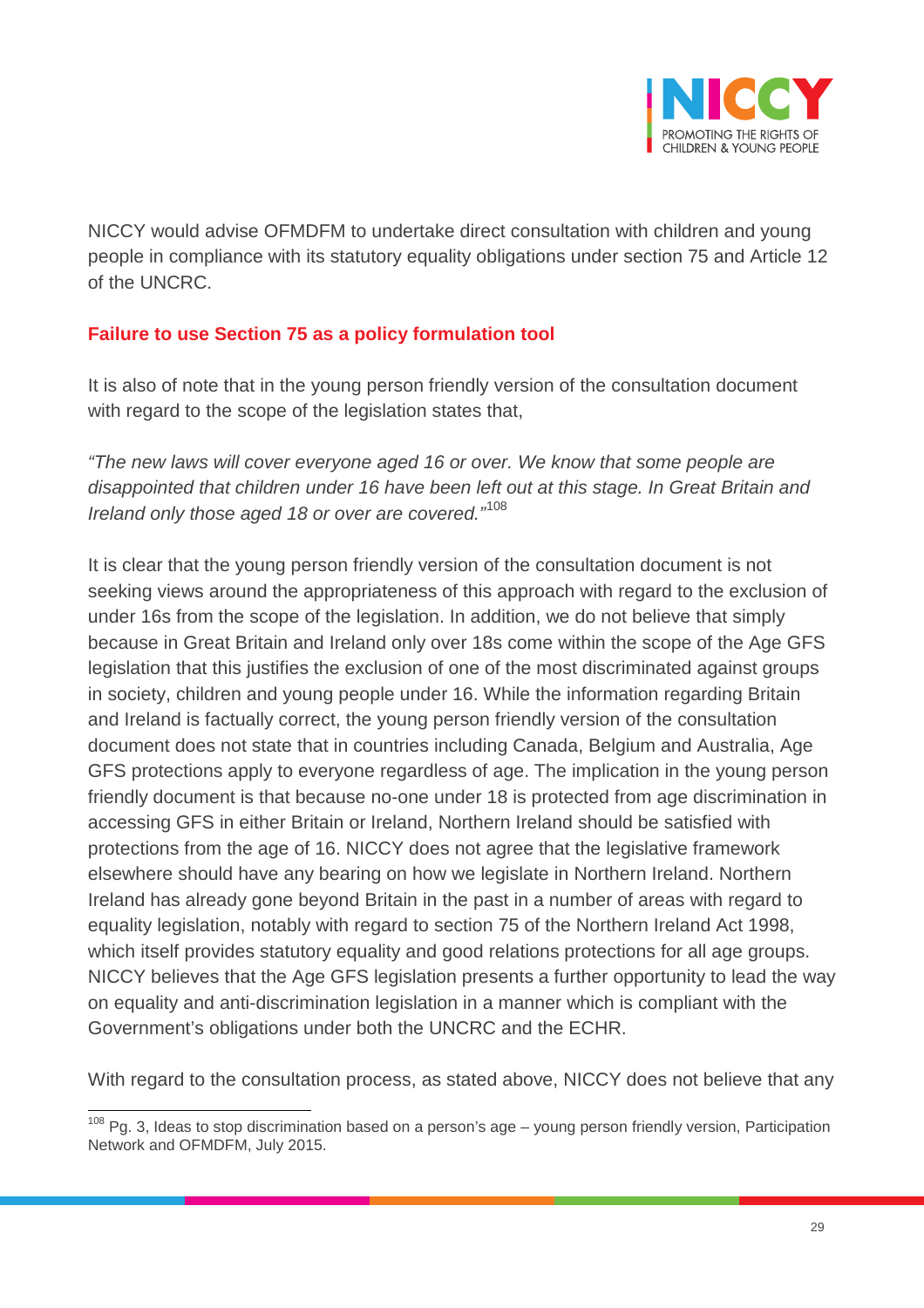

indication has been given that there is any potential to change the proposed scope of the legislation to include children of all ages. It would therefore appear that the decision on the scope of the legislation has already been made. This is in conflict with the purpose of section 75, which is intended to be used as a policy formulation tool. The Equality Commission's, "*Guidance for Implementing Section 75 of the Northern Ireland Act 1998"*[109](#page-29-0) is clear about the stage at which public authorities need to screen policy proposals and carry out EQIA's when required. The Guidance states that,

*"Section 75 is important to policy formulation (new or proposed policies) and policy review (existing policies). It is important that public authorities use the assessment of policies for impact on equality of opportunity, including screening and equality impact assessment, as part of their policy development process, rather than as an afterthought when the policy has been established."*[110](#page-29-1)

OFMDFM's approved Equality Scheme also states that,

*"Once a policy is screened and screening has identified that an equality impact assessment is necessary, we will carry out the EQIA in accordance with Equality Commission guidance. The equality impact assessment will be carried out as part of the policy development process, before the policy is implemented."*[111](#page-29-2)

Section 75 is therefore not intended to be used when policy decisions have been taken, with no regard having been shown to the obligation to have due regard to the need to promote equality of opportunity.

#### **Duty to take into account any EQIA and consultation carried out on a policy**

There is also a clear statutory obligation, under Schedule 9 paragraph 9(2) of the Northern Ireland Act 1998, on all public authorities to take into account any Equality Impact Assessment and consultation carried out in relation to the policy. A firm commitment to this is also included within OFMDFM's approved Equality Scheme.<sup>[112](#page-29-3)</sup> It is therefore essential that OFMDFM fully complies with this commitment and can clearly show how views

<span id="page-29-0"></span> $^{109}$  April 2010.<br> $^{110}$  Op cit. 97, Pg. 13.

<span id="page-29-2"></span><span id="page-29-1"></span><sup>110</sup> *Op cit.* 97*,* Pg. 13. <sup>111</sup> *Op cit.* 98, Para 4.17.

<span id="page-29-3"></span><sup>112</sup> *Ibid*, Para 4.2.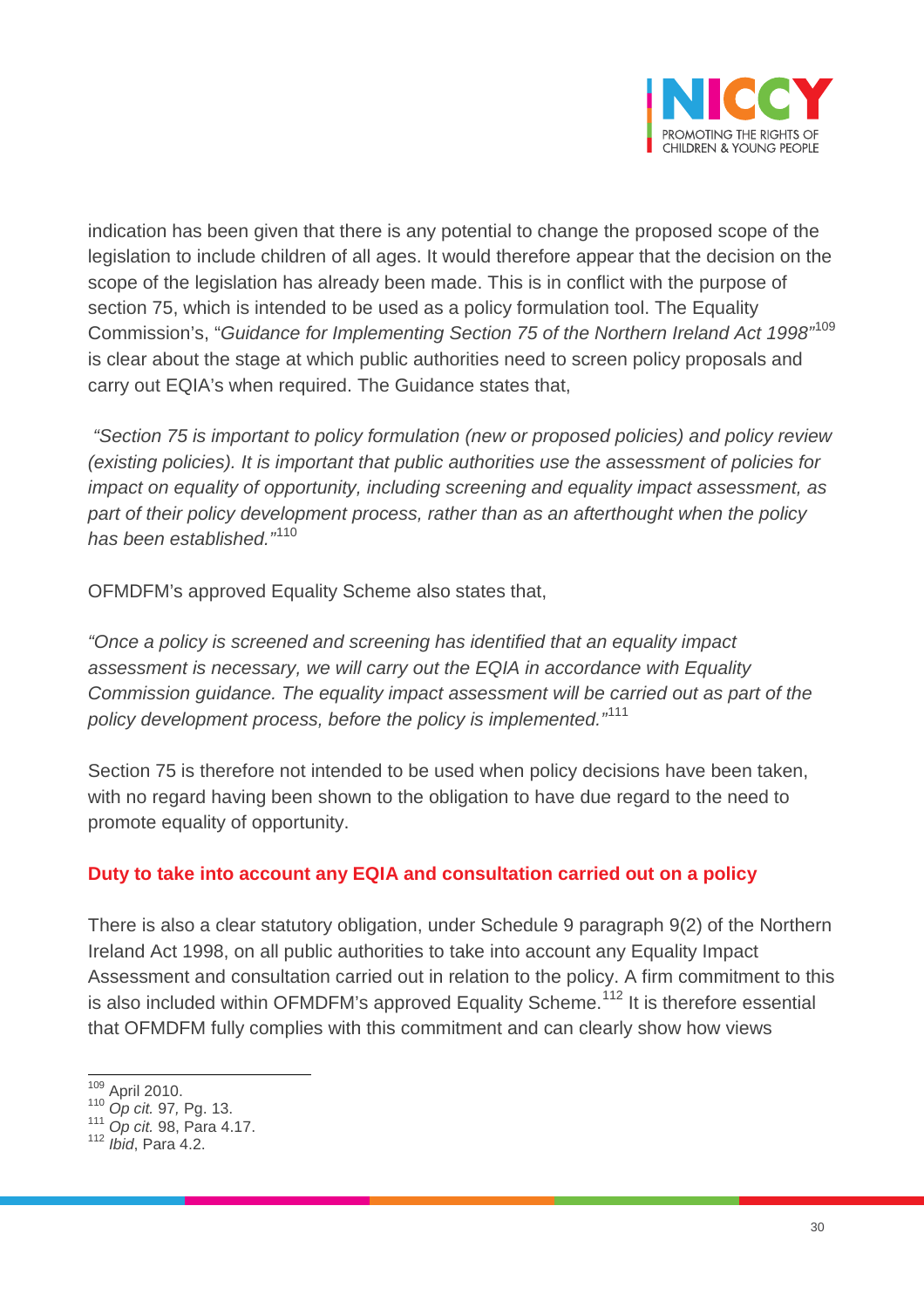

expressed through consultation on the current proposals and the EQIA have been taken into account in progressing future Age GFS legislation.

#### **Identification of adverse impacts on under 16s and multiple identity under 16s**

In its assessment of impacts the EQIA is unequivocal regarding the adverse impacts the current proposals will have on the enjoyment of equality of opportunity of under 16s by virtue of their exclusion from future Age GFS legislation. It states that,

*"This policy may mean that children and young people aged under 16 may not be able to access the particular age based services that they need, and they may therefore be placed at a disadvantage compared with those aged 16 and over. This may have a particular adverse impact on children and young people aged under 16 who experience other forms of discrimination, or who are considered to be in vulnerable groups, such as young mothers or parents, children who are lesbian, gay or, bisexual, children who are transgender, children who belong to ethnic minority groups, young carers, and looked after children who may not be able to access particular services that they require due to age, such as counselling, extra support in schools, and health and social care services."*[113](#page-30-0)

NICCY submits that the introduction of legislation that allows children and young people under 16 to be placed at such a disadvantage where they cannot legally access the age based services that they need will significantly adversely impact upon their enjoyment of equality of opportunity. We also submit that with regard to the particular adverse impacts that will be suffered by children with multiple identities, children with disabilities should also be included in the above list. NICCY has provided OFMDFM with a number of examples of age discrimination suffered by children and young people. These include access to CAMHS and education support services and we are surprised that children with disabilities has not been identified as one of the groups who will be particularly adversely impacted upon by the exclusion of under 16s from future Age GFS legislation. We do welcome the recognition that other groups of children under 16 will be particularly adversely impacted upon including on grounds of sexual orientation, race, people with dependents and gender. However, it is extremely disappointing that there is no further examination of the particular adverse impacts that will be suffered by under 16s when assessing impact on any of these specific grounds. There has also been no attempt to mitigate against these adverse impacts with regard to multiple identity under 16s despite the identification of the

<span id="page-30-0"></span><sup>113</sup> *Op cit.* 14, Pg. 99.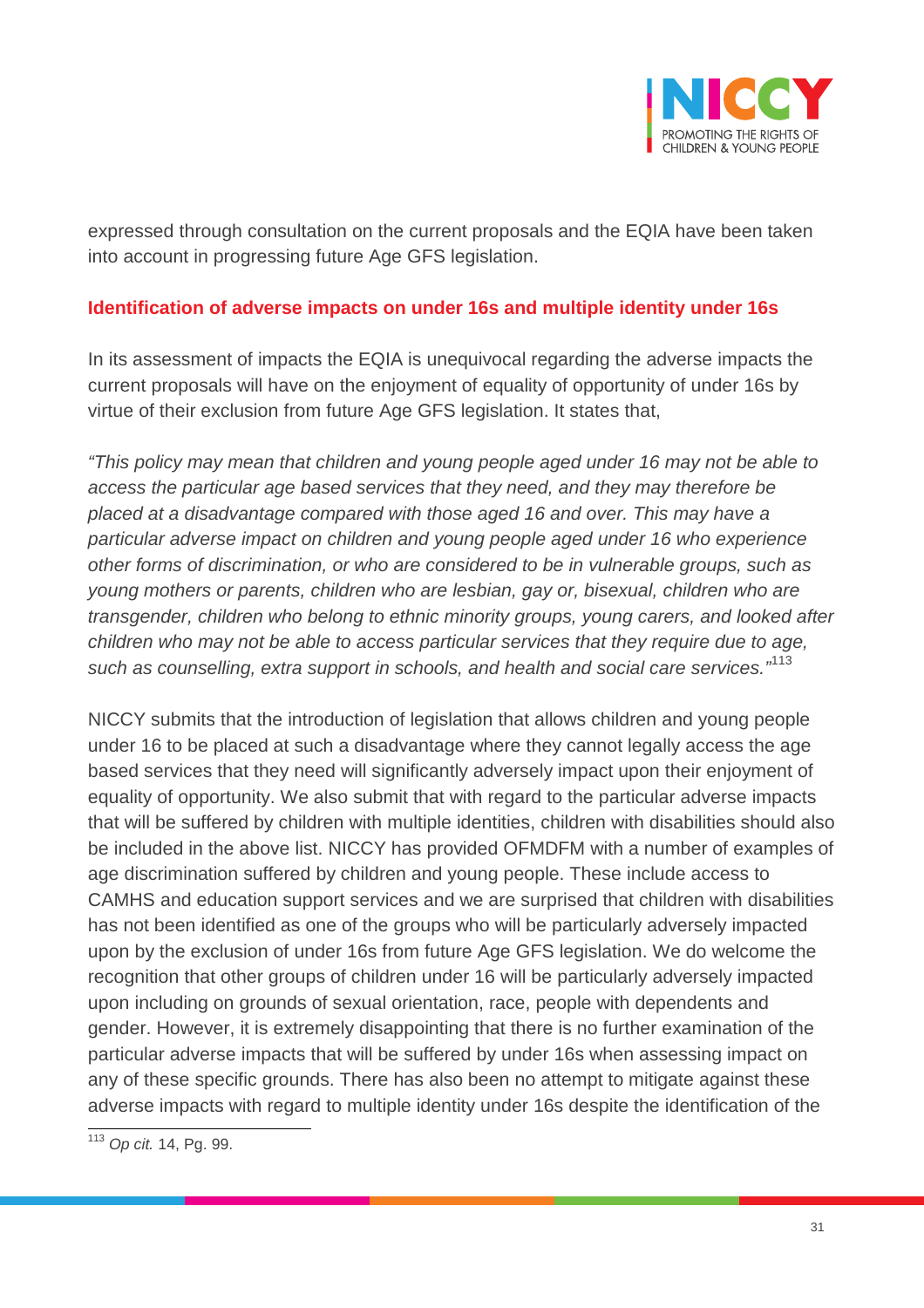

adverse impacts. It is fundamental to compliance with the section 75 statutory obligations that where adverse impact is identified OFMDFM should seek other ways to achieve the policy aims which will have a lesser impact on equality of opportunity through alternatives to the policy or mitigation of the adverse impact on enjoyment of equality of opportunity.

## **Failure to mitigate or propose alternative policies to better achieve promotion of equality of opportunity**

The section in the EQIA on, *"Possible measures to mitigate any adverse impact and alternative policies which might better achieve the promotion of equality of opportunity"*[114](#page-31-0) makes reference to ongoing work on the Ten Year Strategy for Children and Young People. This appears to be the only suggested mitigating measure relating to the significant adverse impact that will be suffered by children under 16, including multiple identity children, as a result of their exclusion from the legislation. NICCY does not believe that the significant adverse impacts which children under 16 will suffer as a result of their exclusion from the scope of future Age GFS legislation will be in any way mitigated against by ongoing work on a new Children's Strategy for 2016.

The Ten Year Strategy for Children and Young People will not provide any legislative protection for under 16s from age discrimination in accessing goods, facilities and services. It is NICCY's firm view that this sole 'mitigating measure' for under 16s who will be excluded from the legislation falls far short of what is required under section 75 of the Northern Ireland Act 1998.

#### **Failure to take proactive measures to promote equality of opportunity**

It is also extremely disappointing that OFMDFM does not propose to take proactive measures to promote equality of opportunity for members of any of the specific section 75 groups. Section 75 of the Northern Ireland Act 1998 requires more than avoidance of adverse impact, it also requires a proactive approach to be taken by designated public bodies to ensure the promotion of equality of opportunity. The ECNI's Guidance states that,

*"The promotion of equality of opportunity entails more than the elimination of discrimination. It requires proactive measures to be taken to facilitate the promotion of* 

<span id="page-31-0"></span><sup>114</sup> *Op cit.* 14, Pg 106.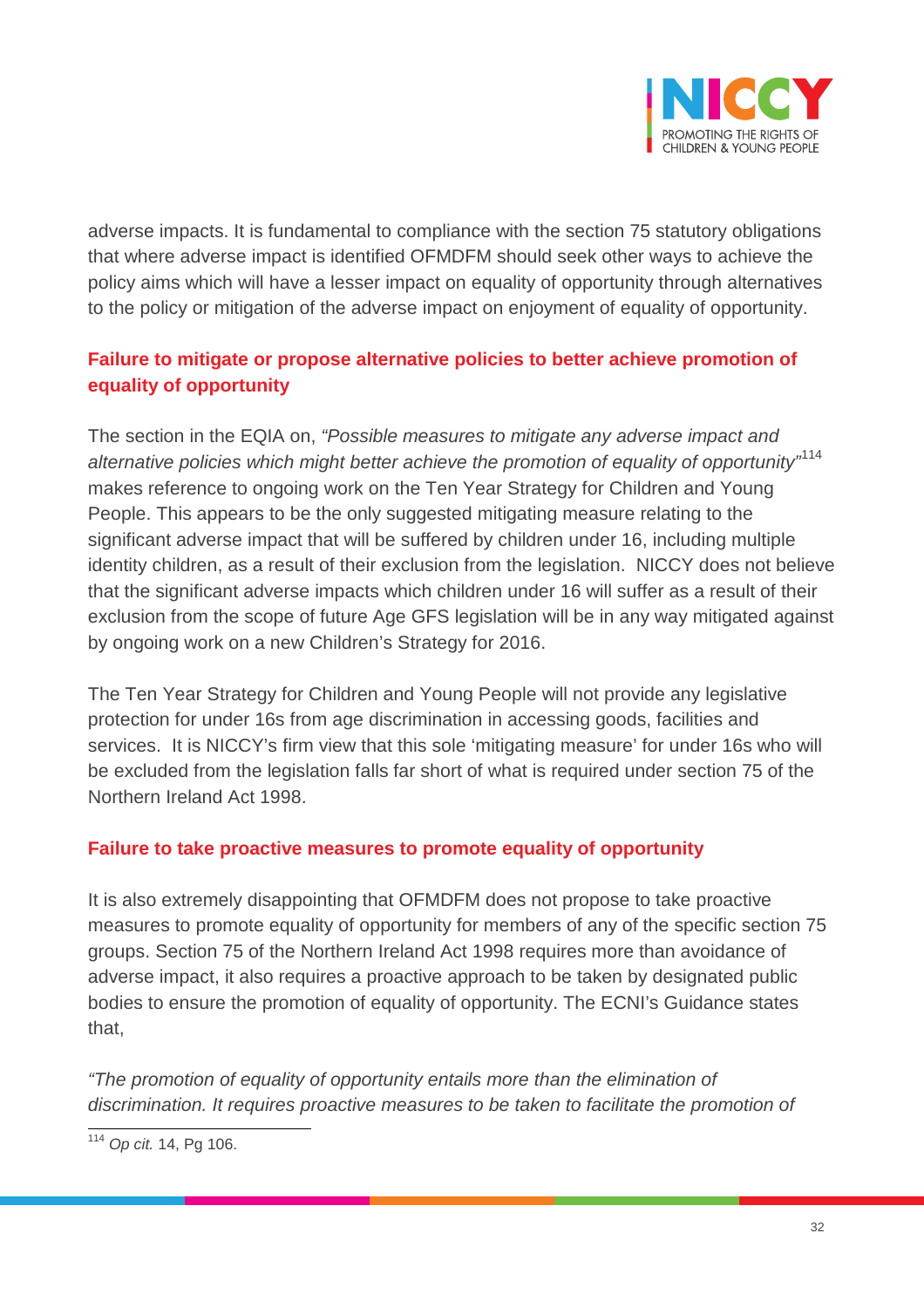

*equality of opportunity between the categories identified in Section 75 (1). The equality duty should not deter a public authority from taking action to address disadvantage among particular sections of society – indeed such action may be an appropriate response to addressing inequalities."*[115](#page-32-0)

Public bodies are not only required to ensure that there is no adverse impact suffered by members of any of the section 75 categories as a result of the proposed policy, but also to have due regard to the need to promote equality of opportunity among members of the nine groups. This means that there is a statutory obligation on OFMDFM to take action to mitigate against adverse impact as well as to proactively promote equality of opportunity in order to comply with section 75. NICCY wishes to remind OFMDFM that once adverse impact is identified through an EQIA, compliance with the statutory obligations under section 75 of the Northern Ireland Act 1998 requires public authorities to mitigate against this adverse impact or introduce alternative policies. As adverse impacts have been identified and neither mitigation of adverse impact on the enjoyment of equality of opportunity or promotion of equality of opportunity are proposed in the current EQIA, NICCY believes that this failure to do so is a breach of OFMDFM's approved Equality Scheme.

#### **Predetermination of consultation and compliance with case law**

Case law in Britain is of particular relevance with regard to the ability of respondents to the consultation to influence the decision regarding the scope of the legislation. As stated throughout this submission, NICCY has been informed that the decision regarding the exclusion of under 16s from future Age GFS legislation has been taken and is a political decision. The EQIA reinforces this and states that under 16s are not included in these proposals<sup>[116](#page-32-1)</sup> and that in considering mitigation OFMDFM is aware of the need to balance the potential adverse impact on under 16s with the likely benefits for older people. It also states that there may be significant adverse impact on older people if OFMDFM does not deliver on its commitment to bring forward age discrimination legislation through the development of these policy proposals.<sup>[117](#page-32-2)</sup> The implication from this statement is the only way to properly mitigate against the adverse impact that under 16s will suffer through their exclusion from the legislation would be to include them in the legislation by extending its

<span id="page-32-1"></span><span id="page-32-0"></span><sup>115</sup> *Op cit.* 97.

<sup>116</sup> *Op cit.* 14, Pg 99. <sup>117</sup> *Ibid*, Pg 106.

<span id="page-32-2"></span>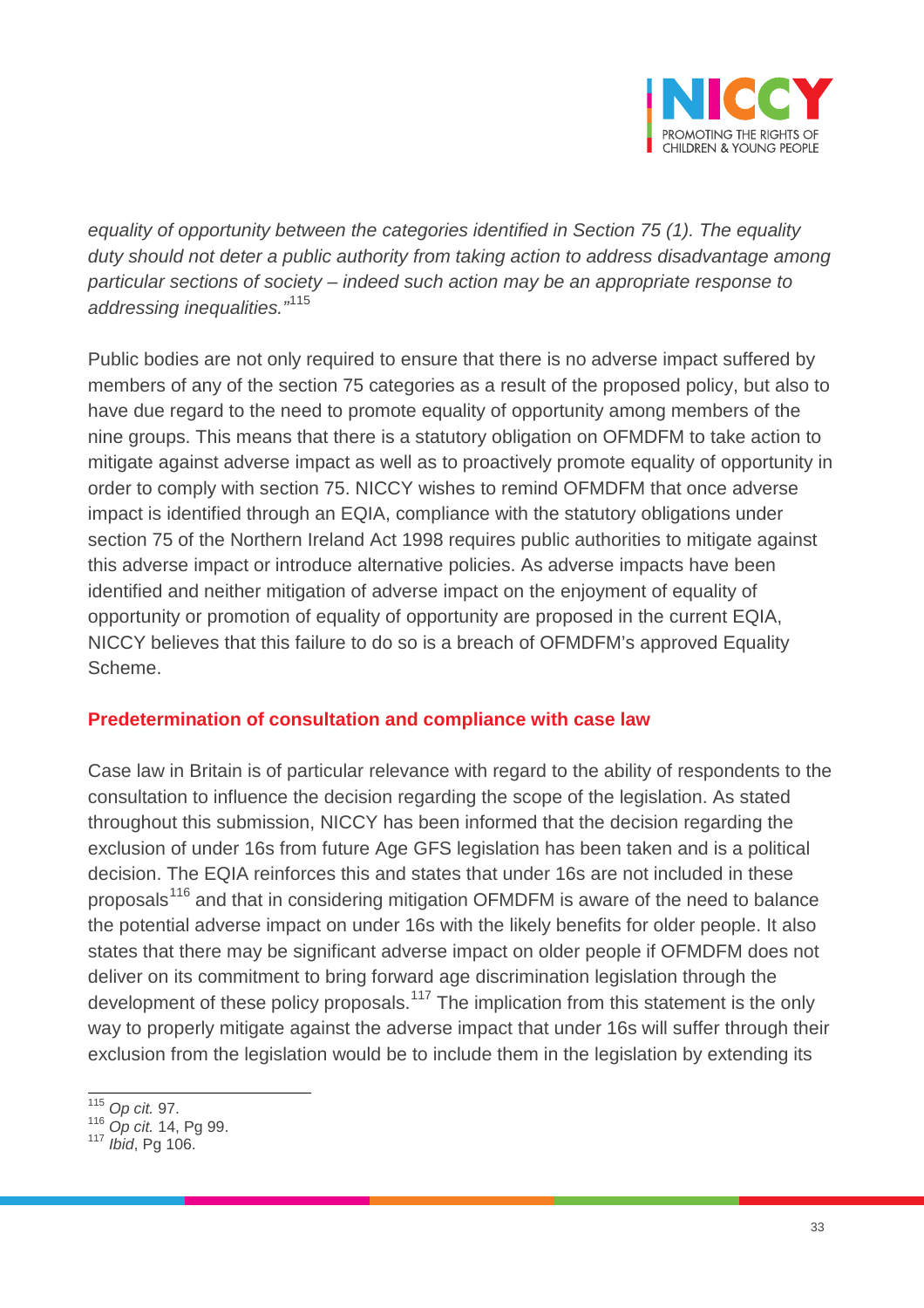

scope. OFMDFM appears to be suggesting that this is not an option with regard to mitigation as it would prevent the legislation being taken forward, thus creating a significant adverse impact on older people. It therefore appears that if the legislation is to progress the only way in which this will be possible will be as is currently proposed, with under 16s being excluded. NICCY therefore has a number of very serious concerns about how fair this consultation exercise is.

Case law in Britain is clear that consultation must be fair. In the recent Supreme Court case of Moseley R (ota) v. London Borough of Haringey<sup>[118](#page-33-0)</sup> the court endorsed the long standing core principles of consultation as the embodiment of fairness, known as the Gunning or Sedley principles, which came from the earlier case of R v Brent London Borough Council, ex parte Gunning.[119](#page-33-1) **These are that consultation must be at a time when proposals are still at a formative stage; the proposer must give sufficient reasons for its proposal to permit intelligent consideration and response; adequate time must be given for consideration and response and the product of consultation must be conscientiously taken into account in finalising any statutory proposals.** It is NICCY's view that in the current consultation the proposals are not at a formative stage as the decision to exclude under 16s from future Age GFS legislation has been taken, despite the ongoing consultation process. In addition, no rationale or reasons have been provided by OFMDFM for the exclusion of under 16s from future Age GFS legislation, thus preventing consultees from being able to consider and respond to this. We are therefore concerned how OFMDFM will be able to show that the product of consultation was conscientiously taken into account in finalising its statutory proposals.

In the Moseley R (ota) v. London Borough of Haringey case, **it was held that it was unfair and unlawful not to invite and consider views about possible alternatives to the proposal contained in the consultation** which was presented as if there was no alternative and consultees had no choice. NICCY believes there are notable parallels to be drawn with the current consultation and believes that the manner in which this consultation has been carried out raises serious questions about its fairness and consequently, lawfulness which could give rise to legal challenge. NICCY strongly suggests that OFMDFM takes sufficient cognisance of its statutory equality and common law obligations in taking forward future Age GFS legislation.

<sup>118</sup> [2014] UK <sup>56</sup>

<span id="page-33-1"></span><span id="page-33-0"></span><sup>119 [1985] 84</sup> LGR 168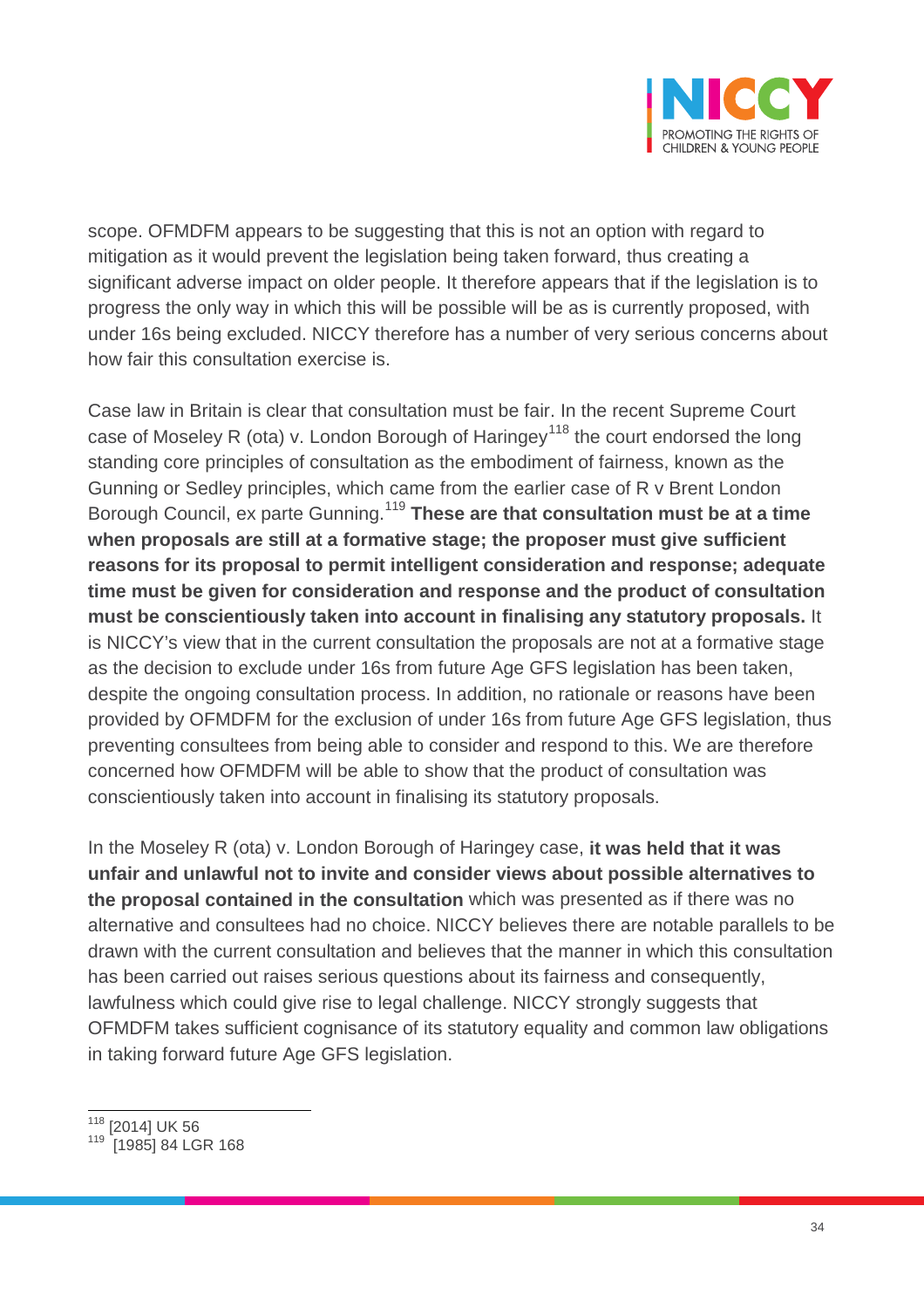

#### **Conclusion**

NICCY is extremely disappointed that, despite its ongoing engagement with and detailed and expert advice given to Government on the need to include all children and young people within the scope of future Age GFS legislation, legislative proposals have been taken forward which will exclude under 16s. This approach is not compliant with international children's rights and human rights standards. While we appreciate the need for Age GFS legislation to be introduced to protect some of our most vulnerable citizens before the end of this mandate, NICCY firmly recommends the urgent introduction of Age GFS legislation which affords equal protection from discrimination to everyone, regardless of their age. We recommend that OFMDFM takes into account the views expressed in this and earlier consultation on its proposals, both in light of its statutory equality obligations under section 75 and recent equality case law in Britain. We also recommend that proposals are brought forward for Age GFS legislation which are clearly evidence based and take cognisance of the overwhelming support for children of all ages to be included in the legislation. We would be happy to discuss anything in this submission or provide clarification or further information if required.